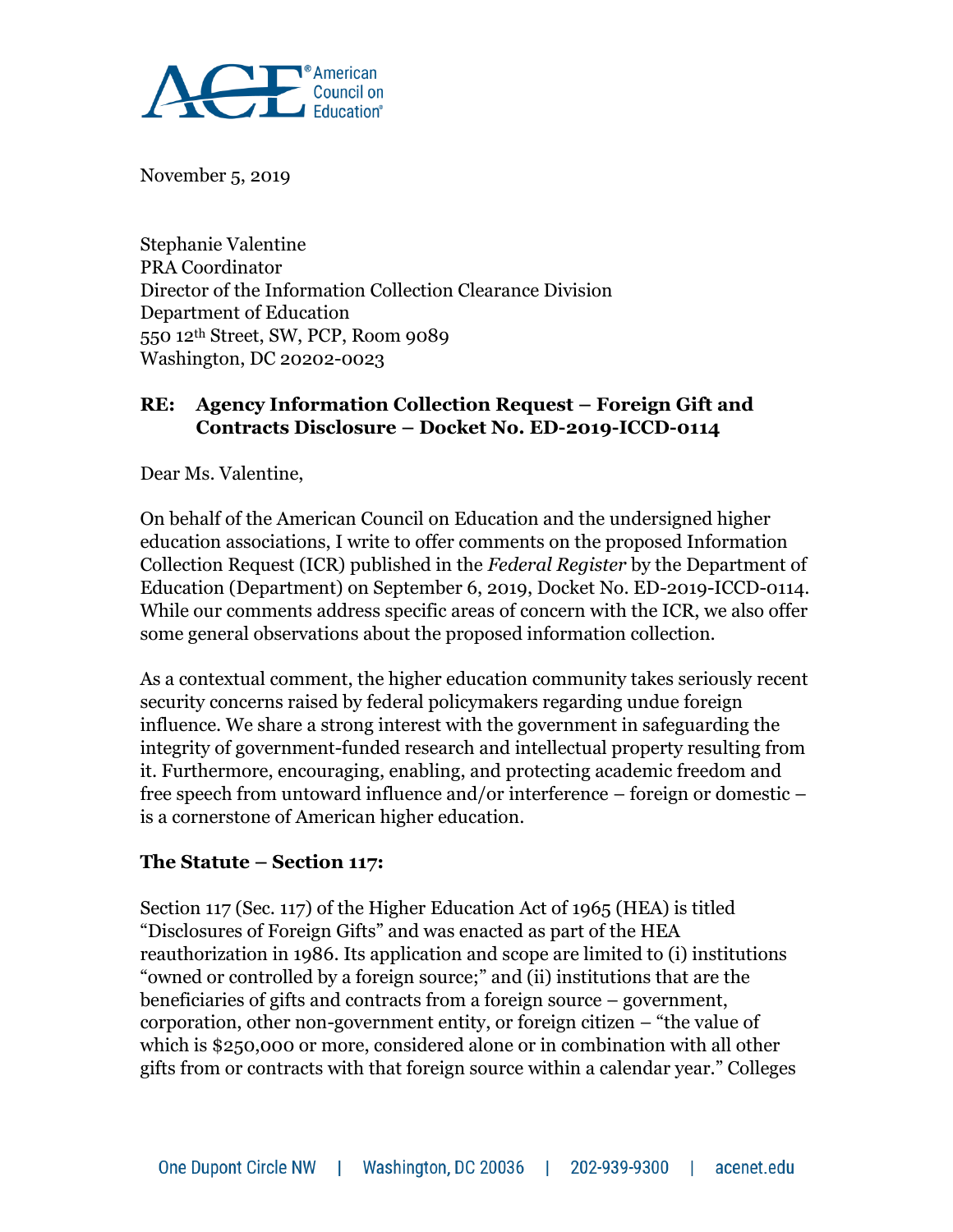and universities are required to file reports twice a year with the Department. See 20 U.S.C. § 1011f.

Once an institution determines per subsection "a" that it is subject to Sec. 117's reporting requirement, it looks to subsections "b" and "c" of the law to determine the nature and extent of the information it is to report to the Department. These subsections, respectively entitled "Contents of report" and "Additional disclosures for restricted and conditional gifts," are specific and limited.

There are aspects of Sec. 117 that could have benefited from formal regulations to clarify the statutory language and enable institutions to understand better their reporting obligations. However, the Department has never engaged in a formal rulemaking process or issued regulations on Sec. 117. Instead, the Department has only issued two "Dear Colleague" letters in 1995 and 2004, which provide limited guidance to institutions about their compliance obligations.

The legislative history of Sec. 117 is instructive about congressional intent in enacting Sec. 117 and the limited scope of the statute. According to the report of the House Committee on Education and Labor regarding Sec. 117:

"H.R. 3700 substantially incorporates H.R. 3190, Congressman Robert Matsui's bill requiring colleges and universities to disclose information about *large grants* they receive from foreign sources. Introduced on August 1, 1985, H.R. 3190 is intended to promote clarity of academic purpose by avoiding the distortion that may occur in an academic program when *large gifts* are given to the institution from a foreign entity without public knowledge of that gift."

H.R. REP. No. 99-383, at 87-88 (emphasis added). The focus on "large grants" and "large gifts" in the legislative history is consistent with the \$250,000 threshold specified in the statute.

#### **Information Collection Request – General Concerns:**

We recognize that institutions must abide by Sec. 117's statutorily required reporting requirement. However, the Department's proposed information request has two fundamental and related flaws.

First, aspects of the proposed information collection would go far beyond the plain language of Sec. 117, clearly directing institutions to make disclosures – with no statutory basis – of a vastly expanded amount of information and documents. Second, the manner in which other aspects of the proposed information collection is organized and written makes the information collection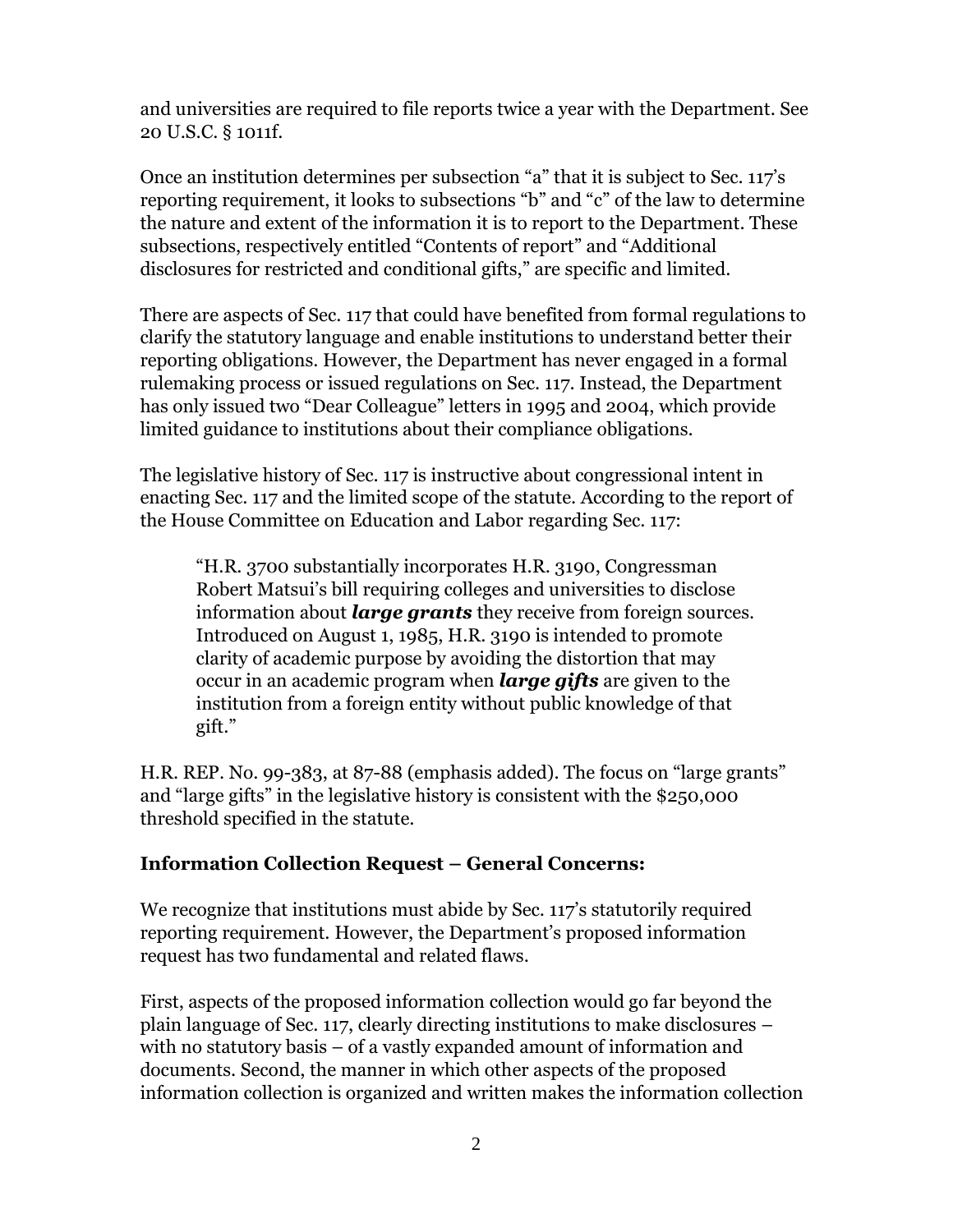subject to differing reasonable interpretations, with some of those interpretations also well beyond what Sec. 117 requires. For instance, the proposed information collection could be misread to require reporting of all gifts and contracts with foreign sources, not just those that meet the statutory monetary threshold, which in turn would require many more institutions to report to the Department than would be required to report with the threshold, and dramatically, and unnecessarily, expand the reporting requirements for all institutions. Taken together, these shortcomings put institutional administrators and staff in the unenviable position of being confused by the proposed information collection's directives concerning how an institution should comply with Sec. 117, while at the same time being threatened with criminal prosecution if they "willfully" fail to accurately disclose the information and documents as described in the information collection.

Moreover, there would be a significant increase in burden and cost to institutions to address the volume and nature of the additional information, with no discernable benefits. The Department has greatly underestimated the time it will take for institutions to comply with this vast and unnecessary expansion of the foreign gift reporting requirements. At the same time, the Department's information collection request requires such a large amount of information that it will actually undermine, as opposed to increase, the transparency of the relationships colleges and universities have with foreign individuals and entities, and efforts to identify nefarious conduct or inappropriate relationships. The Department's actions also risk a chilling effect on foreign giving and the willingness of foreign entities to enter contractual agreements with colleges and universities.

These concerns arise in the context of an apparently unprecedented attempt by the Department to expand statutory reporting requirements. The Department's information collection request exceeds its authority under Sec. 117 and is therefore arbitrary and capricious and unlawful. While the Department has authority under Sec. 117 and its general authority under the Higher Education Act to "fill in the blanks" of the statute, it must do so through a notice and comment regulatory process under the Administrative Procedure Act (APA). Instead, the Department is seeking to bypass that process under the auspices of the Paperwork Reduction Act (PRA) and expand the nature and scope of Sec. 117 obligations beyond those authorized by Congress.

Moreover, the Department's approach to clarifying Sec. 117 through the use of an information collection request is in direct contradiction with [Executive Order](https://www.federalregister.gov/documents/2019/10/15/2019-22623/promoting-the-rule-of-law-through-improved-agency-guidance-documents)  [\(EO\) 13891](https://www.federalregister.gov/documents/2019/10/15/2019-22623/promoting-the-rule-of-law-through-improved-agency-guidance-documents) on "Promoting the Rule of Law Through Improved Agency Guidance Documents," signed by President Trump on October 9, 2019. 84 Fed. Reg. 55,235 (Oct. 15, 2019). This EO directs federal agencies to "treat guidance documents as non-binding both in law and in practice, except as incorporated into a contract."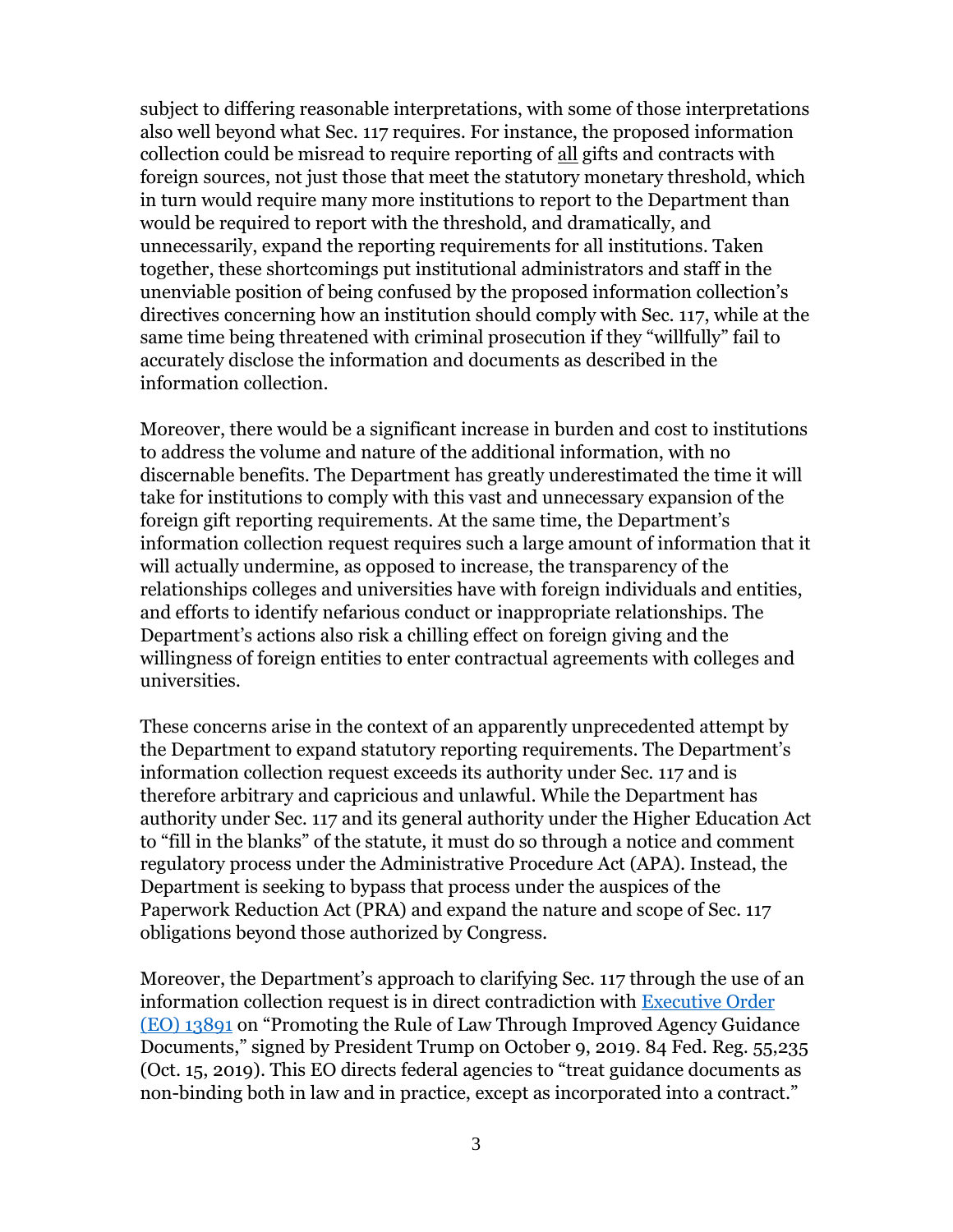The EO further states that "[a]gencies may impose legally binding requirements on the public only through regulations and on parties on a case-by-case basis through adjudications, and only after appropriate process. . . ." *Id.* The information collection request—which effectively creates new reporting obligations under Sec. 117 and new penalties for noncompliance—circumvents the rulemaking process called for in the APA and therefore is in direct violation of Executive Order 13891.

Ultimately, the proposed information collection will do little to advance the congressional goal of bringing greater transparency and accountability to the relationships colleges and universities have with foreign entities. Indeed, by swamping the Department with such an enormous amount of information about relationships that universities have with every foreign entity (including those from allied nations such as the United Kingdom and Canada) it will actually make it more difficult to effectively identify, evaluate, and assess gifts and relationships that should be of real concern. In effect, it will be more difficult for the Department to sort the reported information to identify the valuable and potentially problematic from the benign and unimportant.

### **1) Proposed Information Collection Request Exceeds Statutory Authority**

## **a) Drafting That Could be Read to Imply that All Foreign Gifts and Contracts are to be Reported:**

**The \$250,000 threshold.** Sec. 117 states that schools are required to report twice a year gifts from, or contracts with, a foreign source of \$250,000 or more, considered alone or in combination with other such gifts or contracts with that foreign source. As noted above, the legislative history of Sec. 117 confirms this focus on substantial gifts or contracts, indicating that the intent of the reporting is "to promote clarity of academic purpose by avoiding the distortion that may occur in an academic program when *large gifts* are given to the institution from a foreign entity without public knowledge of that gift." *Id.* (emphasis added).

In contrast to the statutory language and the legislative history of Sec. 117, the Department's "Supporting Statement for Paperwork Reduction Submission" published as part of this information collection request is exceptionally vague regarding the \$250,000 threshold: instead of specifically referring to that threshold, in paragraph two it references "institutions subject to this information request" being required to "disclose fully **all** foreign money funneled to them, and for this information to be made readily available to the public." Supporting Statement, p. 2 (emphasis added). Accordingly, this gives rise to the question of whether the Department's proposed information collection assumes that institutions are required to report **all** foreign gifts and contracts, even those below the \$250,000 threshold. Of course, this is not the case. Such an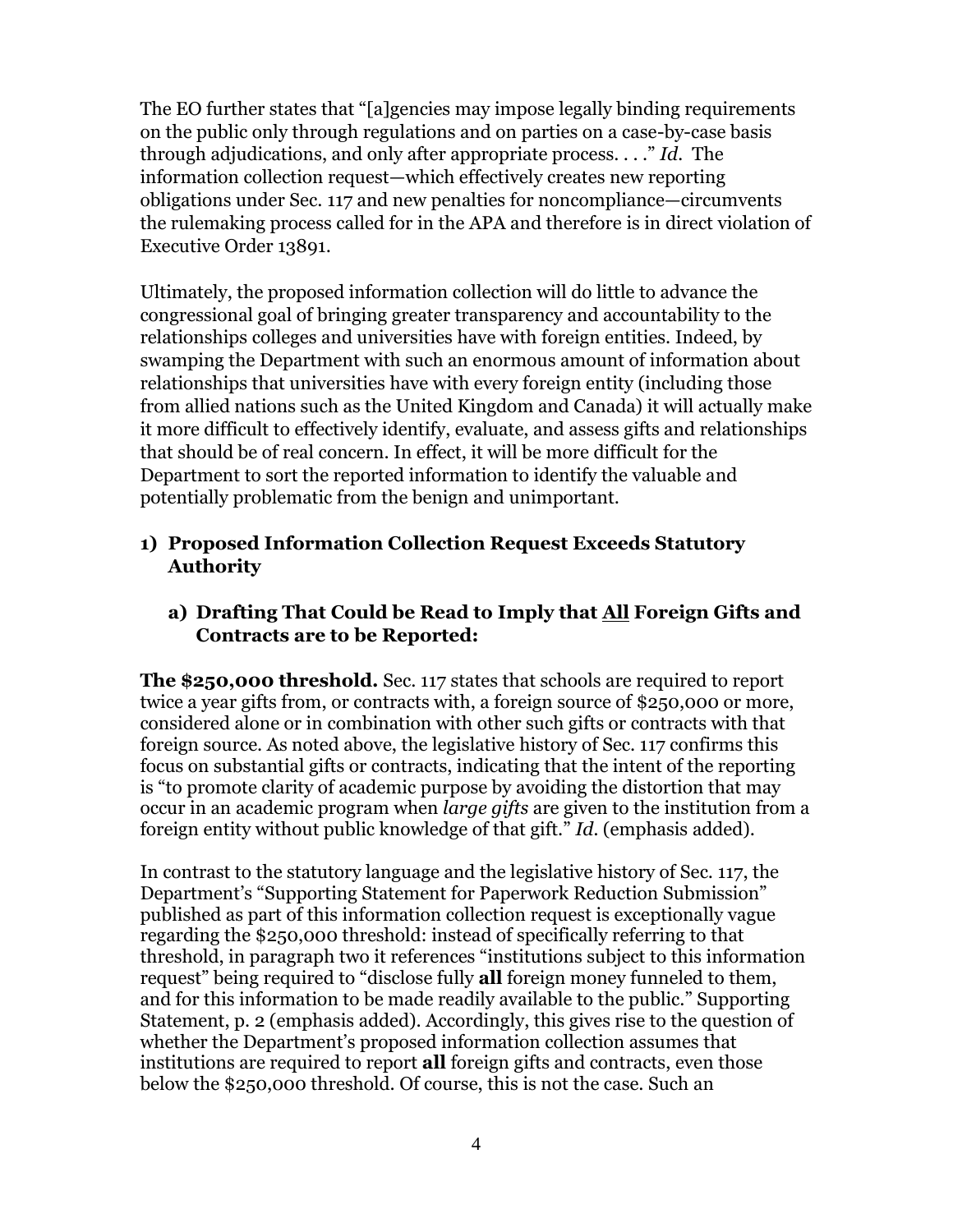interpretation, which exceeds statutory authority, would require even modest alumni donations with a value well below the \$250,000 threshold to be reported if the alumnus is a foreign citizen. And presumably, institutions would need to report even token gifts that are exchanged during visits with foreign institutions. This was never the statutory intent, and it conflicts with the existing \$250,000 statutory threshold contained in Sec. 117.

#### **Recommendation:**

#### **The Department should explicitly state that the information collection request applies only to foreign gifts and contracts of at least \$250,000, alone or in combination with other gifts or contacts with that foreign source, as specified in the statute.**

**Scope of "contracts."** The Sec. 117 definition of a "contract" (i.e., "any agreement for the acquisition by purchase, lease, or barter of property or services by the foreign source, for the direct benefit or use of either of the parties[.]") is offered within the context of gifts, grants, and contracts for the purpose of providing funds and other support *to* institutions. This is consistent with the statute's legislative history. Indeed, in explaining the kinds of contracts contemplated for reporting under Sec. 117, the committee report states that

"[U]nder the definition of contract, the Committee does *not* intend the language of this section to require reporting of contracts and grants made *by* institutions of higher education *to* foreign sources. For example, a university would not have to report a transaction in which it purchased equipment from a foreign source or leased property from a foreign source."

*Supra* at 88 (emphasis added).

The proposed information collection does not explicitly state that contracts calling for payments to be made *by* the institution to foreign sources are excluded, and we believe that this could be a source of confusion. We ask the Department to clarify that such contracts are not reportable. Absent such clarity, we believe the current language risks instilling uncertainty and confusion.

In the same vein, under the statutory definition of contract (which covers the acquisition by purchase, lease, or barter of property or services), we believe that schools are not required to report matriculation and tuition contracts with foreign students. In order to reduce any possible confusion, we ask the Department to indicate that tuition and cost of attendance payments from foreign students are excluded.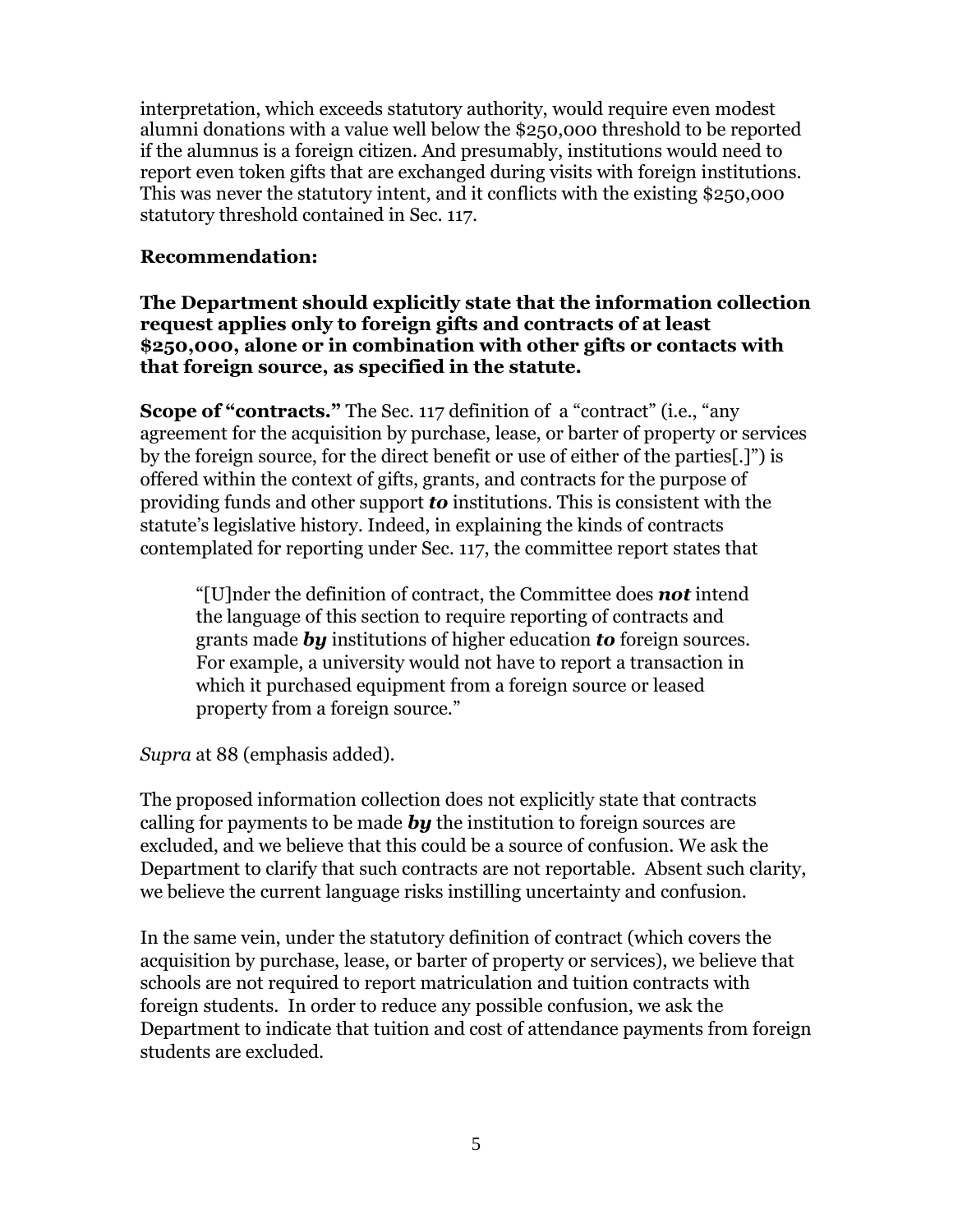#### **Recommendation:**

**The Department should explicitly state that contracts where an institution is purchasing services, equipment, or other products from a foreign corporation or U.S. subsidiary of a foreign corporation do not need to be reported. In addition, we ask the Department to clarify that institutions are not required to report tuition or other cost of attendance payments by foreign students.** 

### **b) The Definition of "Institution" Could be Read as Unlawfully Expanded Beyond Sec. 117:**

The Department's request could be reasonably interpreted to significantly expand the definition of an "institution" contained in Sec. 117. The proposed information collection would require the reporting of gifts to "all legal entities (including foundations or other organizations) that operate substantially for the benefit or under the auspices of the institution." The request would expand the definition of "institution" of higher education to include university foundations, university hospitals, athletic boosters, research entities, alumni organizations, so-called "supporting organizations," and other related entities, even if they are organized as a separate legal entity under the Internal Revenue Code's (IRC) Sec. 501(c)(3) and/or Sec. 509(a)(3). Under the Department's request, the university will bear the reporting obligation but it may likely have no legal authority to compel the requisite information from one of these separate but related entities.

In contrast to the proposed request, Sec. 117 defines an "institution" much more narrowly as "any institution, public or private, or if a multi-campus institution, any single campus of such institution, in any State that  $-$  (A) is legally authorized within such State to provide a program of education beyond secondary level; (B) provides a program for which it awards a bachelor's degree (or provides not less than a 2-year program which is acceptable for full credit toward such a degree) or more advanced degrees; and (C) is accredited by a nationally recognized accrediting agency or association and to which institution federal financial assistance is extended (directly or indirectly through another entity or person), or which institution receives support from the extension of Federal financial assistance to any of its subunits."

This statutory definition of "institution" is largely consistent with Section 101 of the HEA, which provides the general definition of an institution of higher education. However, Sec. 117 expands the general HEA definition to include any **subunit** of the institution that receives federal financial assistance. By definition a "subunit" is a distinct and separate part of a larger entity. Any entity that is chartered, established, or organized separately from and operates independently of another entity simply cannot be a subunit of that entity. Accordingly,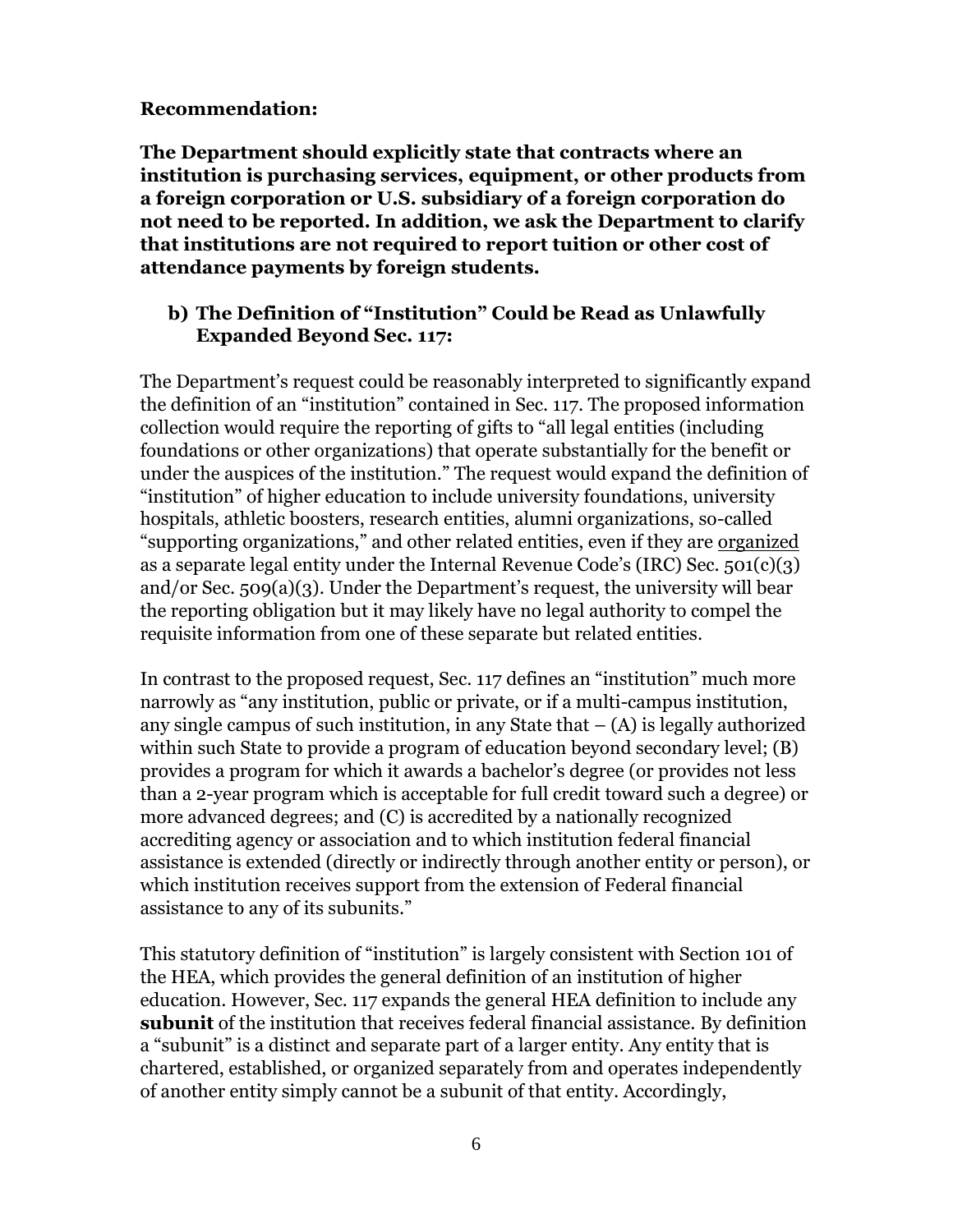university foundations, university hospitals, athletic boosters, alumni organizations, so-called supporting organizations, and other related entities – each of which would be organized as a separate legal entity under IRC Sec.  $501(c)(3)$  and/or Sec.  $509(a)(3)$  – would not be a "subunit" of the institution subject to reporting requirements under Sec. 117.

If it so chooses, the Department may be able to elaborate on the Sec. 117 definition of an institution by specifying the meaning of the term "subunit" through a notice and comment regulatory process under the APA.<sup>1</sup> The Department has never regulated Sec. 117, including the definition of an institution. Accordingly, the Department has no legal authority to circumvent that process as it seeks to do so through the proposed information collection request.

#### **Recommendation:**

#### **The Department should limit reporting in the information collection request to the definition of institution set forth in the statute.**

## **c) Penalties Beyond What the Statute References:**

Sec. 117 contains a very specific enforcement protocol. First, at the request of the Secretary of Education, the Attorney General may institute a civil action to compel compliance against any institution that has failed to comply with the requirements of the statute. Second, institutions that knowingly or willfully fail to comply with the requirements of the statute can be forced to pay "the full costs to the United States of obtaining compliance, including all associated costs of investigation and enforcement." See § 1011f(f). Yet, the Department's information collection request instead refers to criminal penalties, potentially including imprisonment under a federal fraud and false statements law.

Where, as here, the proposed information collection would direct institutions to make disclosures with no statutory basis and also leave well-meaning campus administrators and staff to consider aspects of it that are subject to differing reasonable interpretations, one thing is certain: individuals will be in the unenviable position of being confused and conflicted by the proposed information collection's directives as they take steps to meet their institution's Sec. 117 obligations. The Department's threat of criminal prosecution in this context – when the statute itself speaks only to civil and administrative remedies – is disconcerting. This heavy-handed messaging risks compromising the sort of

 $\overline{a}$ <sup>1</sup> For example, the Department has regulated the general HEA definition of an institution of higher education to include students who are not high school graduates if they are beyond the age of compulsory school attendance.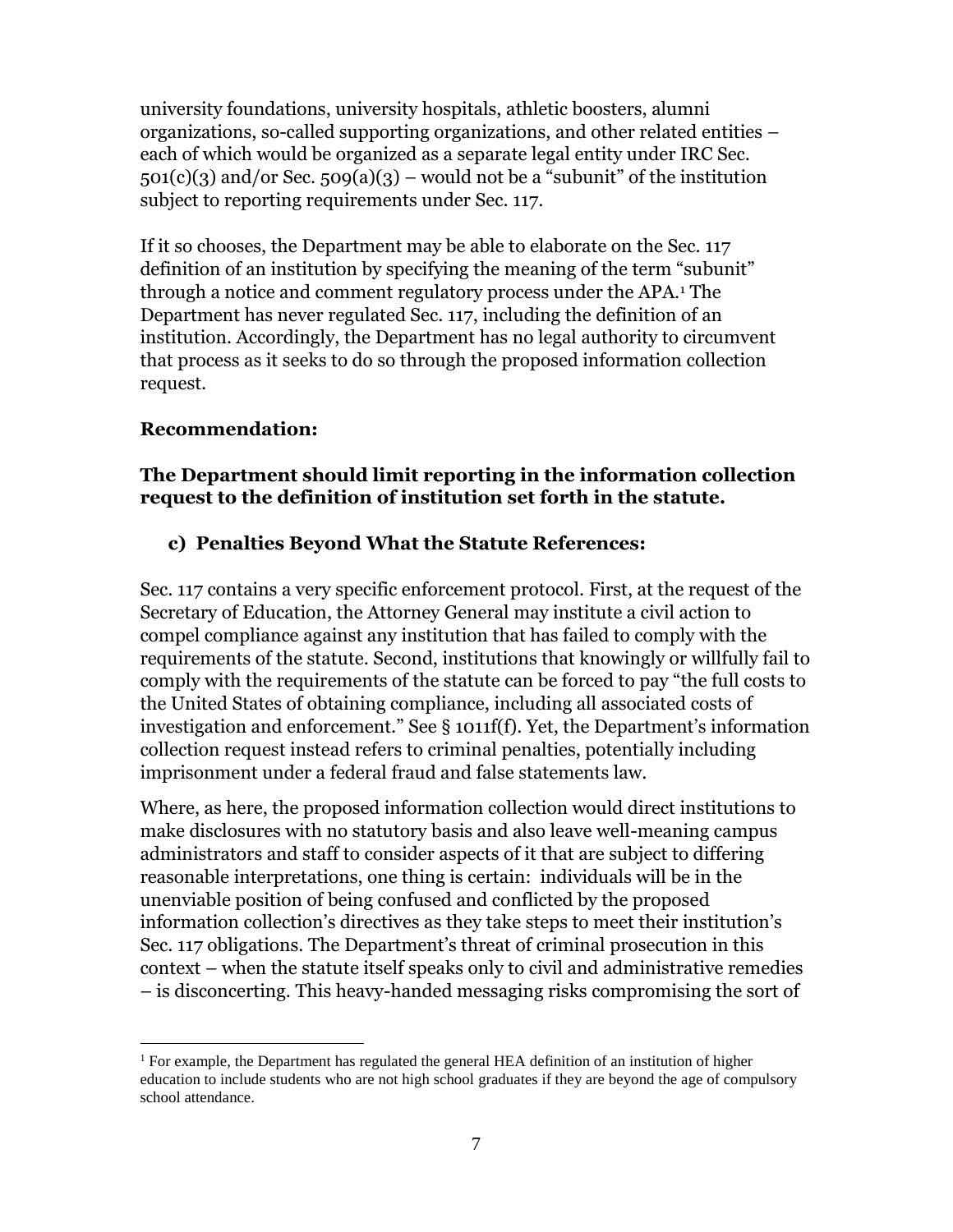cooperative engagement with campus administrators and staff that the Department professes to seek and encourage.

# **Recommendation:**

**The Department should limit referenced enforcement in the information collection request in a manner consistent with the statute.** 

## **2) Requires Reporting of Information not Covered by the Statute or Legislative History**

Sec. 117 principally requires reporting of "aggregate" information. The law contains *no* language calling for reporting of individual, corporate or other organizational identities. The statute creates *no* obligation to provide any documents containing such identities. And, Sec. 117 certainly creates *no* obligation to provide specific terms of a gift, grant, or contract other than as specifically described in Sec. 117(c) - "Additional disclosures for restricted and conditional gifts." Nonetheless, the proposed information collection would demand that colleges and universities provide information and documents to the Department that far exceed Sec. 117 statutory requirements.

# **a) Requires "True Copy" of Gift Agreements and Contracts:**

Sec. 117 specifies the contents of reports that institutions shall file with the Department: "1) For gifts received from or contracts entered into with a foreign source other than a foreign government, the aggregate dollar amount of such gifts and contracts attributable to a particular country. The country to which a gift is attributable is the country of citizenship, or if unknown, the principal residence for a foreign source who is a natural person, and the country of incorporation, or if unknown, the principal place of business, for a foreign source which is a legal entity. (2) For gifts received from or contracts entered into with a foreign government, the aggregate amount of such gifts and contracts received from each foreign government. (3) In the case of an institution which is owned or controlled by a foreign source, the identity of the foreign source, the date on which the foreign source assumed ownership or control, and any changes in program or structure resulting from the change in ownership or control." See § 1011f(b).

Under the Department's proposed information collection request, institutions would be required to upload to the Department's information collection portal a "true copy" of any gift or donation agreements, contracts, and restricted or conditional gift agreements. However, Sec. 117 does not authorize the Department to require institutions to produce gift or contract agreements, which will include the name and address of the donor or contracting party, nor does the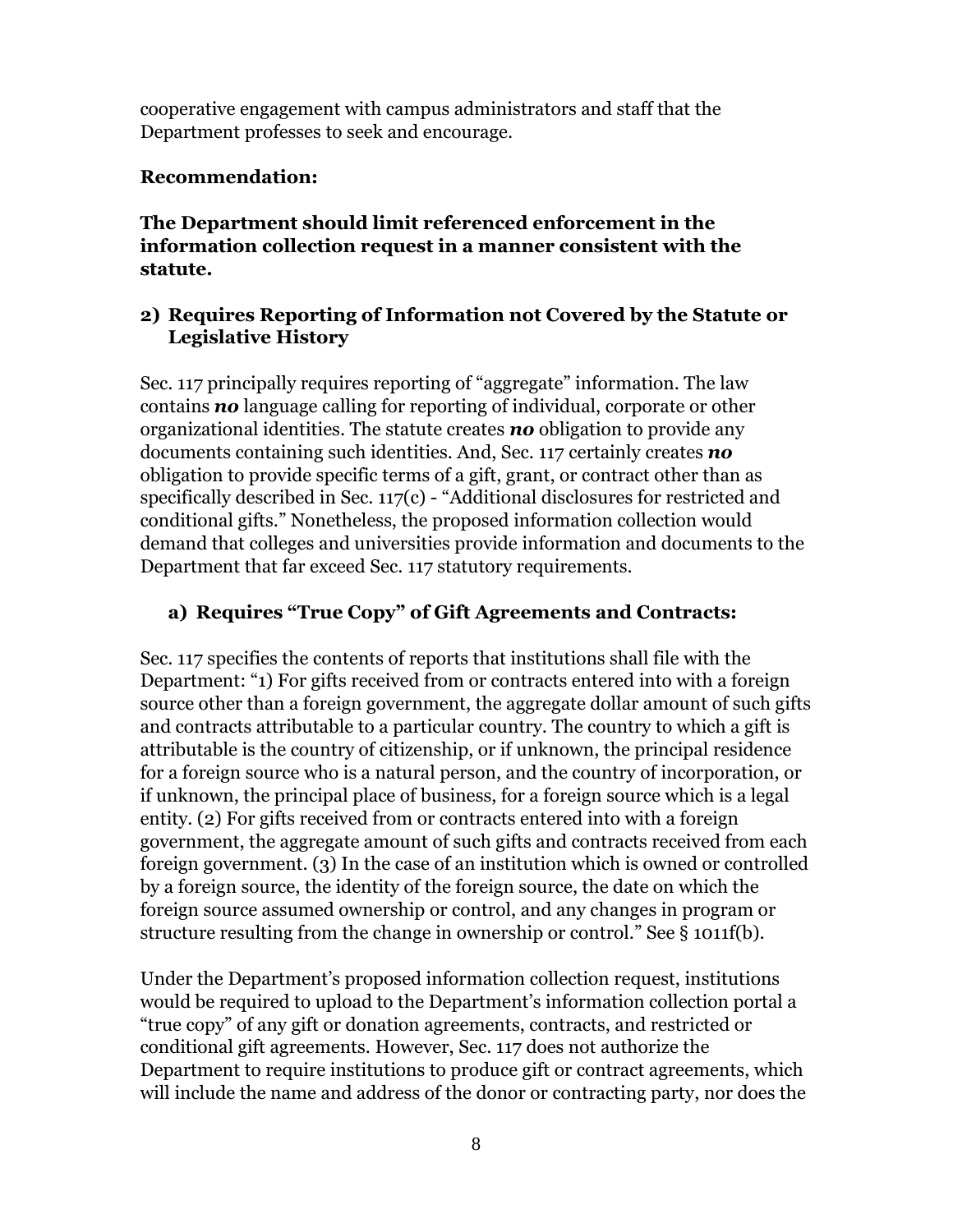Department attempt to collect such information in any other information collection request. If implemented as proposed, this requirement will be enormously burdensome and costly. It will create significant compliance work, particularly for larger institutions, where there could be hundreds or more of such documents during each six month reporting time frame, spread out across campuses in the U.S. and abroad, in numerous academic and administrative offices as well as university foundations, university hospitals, athletic boosters, research entities, alumni organizations, so-called "supporting organizations," and other related entities which the Department is now including in an expanded definition of "institution." This burden will be exacerbated if the Department expects institutions to report all gifts, contracts, or restricted/conditional gifts even if below the Sec. 117 threshold of \$250,000. Indeed, the breadth of information demanded covers a virtually limitless universe of transactions.

Based on the language of Sec. 117 concerning the content of required reports, the Department has no legal authority to require institutions to produce a "true copy" of any gift or donation agreements, contracts, and restricted or conditional gift agreements as part of required biannual reporting.

#### **Recommendation:**

 $\overline{a}$ 

**The Department should remove the requirement in the proposed information collection request that institutions produce true copies of gift, contract, and restricted or conditional gift agreements.**

## **b) Lack of Confidentiality Risks Disclosure of Intellectual Property Agreements and Proprietary Information:**

The information collection request requiring institutions to upload "true" copies of all contracts provides no guarantee of confidentiality. Indeed, in its supporting statement for the paperwork reduction action submission, the Department "makes no pledge about the confidentiality of the data because the authorizing statute makes no provision for same."<sup>2</sup> Supporting Statement, p. 5. It appears the Department plans to upload all submitted contracts to its planned web portal. This presents a huge risk of disclosure of agreements containing intellectual property and proprietary information to a limitless universe of consumers, including foreign actors, some with potentially nefarious intentions, at a time when Congress and federal national security and science agencies are worried about illicit foreign technology transfers from higher education.

 $2$  It is ironic that the Department claims the statute provides it no authority to confer confidentiality over the requested data while breaching the confines of the statute elsewhere in so many fundamental ways.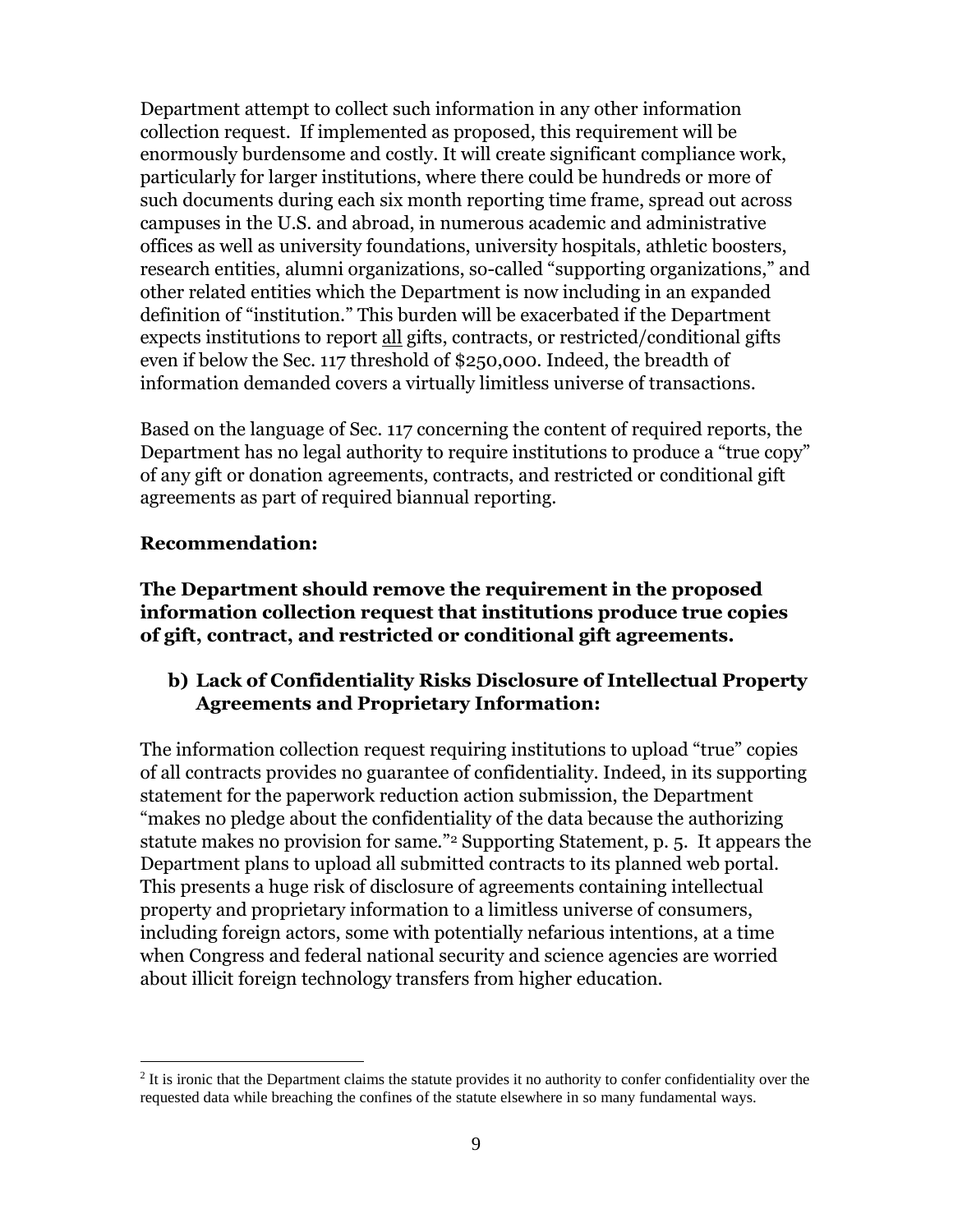It also will potentially expose colleges and universities to liability since they will be forced to upload agreements to a public web portal that may include proprietary information which institutions are legally and/or contractually obligated not to disclose. Moreover, this requirement will have a detrimental effect on the willingness of many foreign corporations, investment partners, or other entities to enter into contractual agreements with colleges and universities, as institutions will have to inform potential contracting partners that all contract agreements must be produced to the federal government to be made public. Finally, this disclosure requirement will invariably and needlessly undermine universities' competitive advantages particularly in the areas of executive education and technology transfer, potentially harming the research endeavor. The Department has no authority under Sec. 117 to create such a profound risk of disclosure of intellectual property agreements and proprietary information.

In addition, if the Department moves forward with its apparent effort to post contract agreements on a publicly available web portal, it may violate the Freedom of Information Act (FOIA), which protects business information (privileged or confidential trade secrets and commercial or financial information) from disclosure, provided the submitting institution cites the business exemption. See 5 U.S.C.  $\S$  552(b)(4). While the Department has the authority to determine the applicability of this exemption, it cannot simply waive the business information exemption across the board, exposing all protected information. Rather, it must engage in a careful waiver determination on a case-by-case basis which includes due process rights for the submitting institution.

#### **Recommendation:**

**The Department should remove the requirement in the proposed information collection request that institutions produce true copies of gift, contract, and restricted or conditional gift agreements.** 

#### **c) Raises Significant Privacy Concerns Regarding Individual Donors and Potentially Conflicts with State Privacy Laws:**

With regard to disclosure of gifts from foreign individuals, Sec. 117 provides that institutions are to report "the aggregate dollar amount of such gifts . . . attributable to a particular country. The country to which a gift is attributable is the country of citizenship, *or if unknown, the principal residence for a foreign source who is a natural person.*" (emphasis added). Yet, the information collection request seeks to expand this text by requiring institutions to report a personal identifier – *the name and address* – of such individual foreign donors, and fails to follow the statute which specifies that the "principal residence" need only be disclosed if the donor's citizenship country is unknown. Practically speaking, this would preclude any anonymous gifts from foreign individuals, even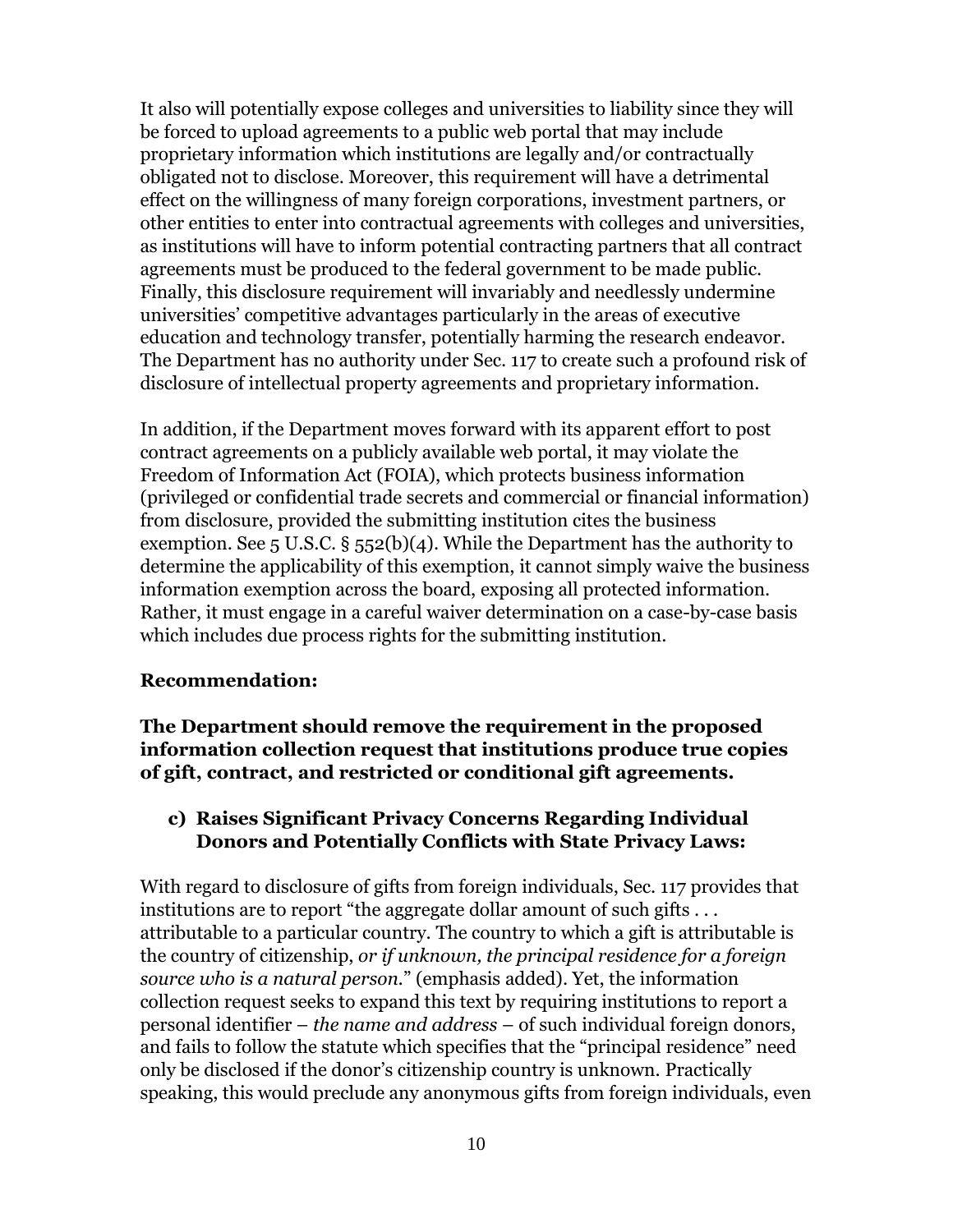very modest gifts, which is likely to have a chilling effect on the willingness of such donors to make charitable contributions at a time when affordability is a key issue on campuses and among policymakers. It is also at odds with common practice and long-standing policy at many institutions of allowing all donors, including those living in other countries, to request confidentiality in their giving.<sup>3</sup> Moreover, the disclosure of individual donor names and addresses may violate some state statutes that preserve donor confidentiality by exempting their information from disclosure under state freedom of information acts.

#### **Recommendation:**

**The Department should only require reporting in the proposed information collection of individual donor information as specified in the statute.** 

#### **d) Statute Does Not Require Disclosure of Foreign Student Tuition Payments:**

As discussed above, Sec. 117 does not require reporting of tuition or other cost of attendance payments by foreign students as a contract with a foreign source. If the Department were to seek to require disclosure of such payments, the Department's proposed information collection would violate the Family Educational Rights and Privacy Act (FERPA), 20 U.S.C. § 1232g, and the Department's FERPA regulations, 34 C.F.R. § 99. In general, both FERPA and the implementing regulations prohibit disclosure by institutions of student tuition and other cost of attendance payments absent student consent. The Department may not find safe harbor in the one relevant exception to this general prohibition as it relates to the enforcement of or compliance with federal legal requirements. Here, the relevant legal requirements that institutions must comply with are those that Congress specified in Sec. 117 which do not address disclosure of tuition and other cost of attendance payments by foreign students. Therefore, the Department is bound by the language of Sec 117.

#### **Recommendation:**

 $\overline{a}$ 

**The Department should explicitly state in the information collection request that institutions are not required to report tuition and other cost of attendance payments by foreign students.**

 $3$  Private institutions are required to list the names, addresses, and contributions of donations totaling \$5,000 or more on their Internal Revenue Service Form 990, Schedule B, but institutions are not required to disclose the names and addresses of donors to the public as part of the public inspection availability requirements of the Form 990 and its numerous schedules.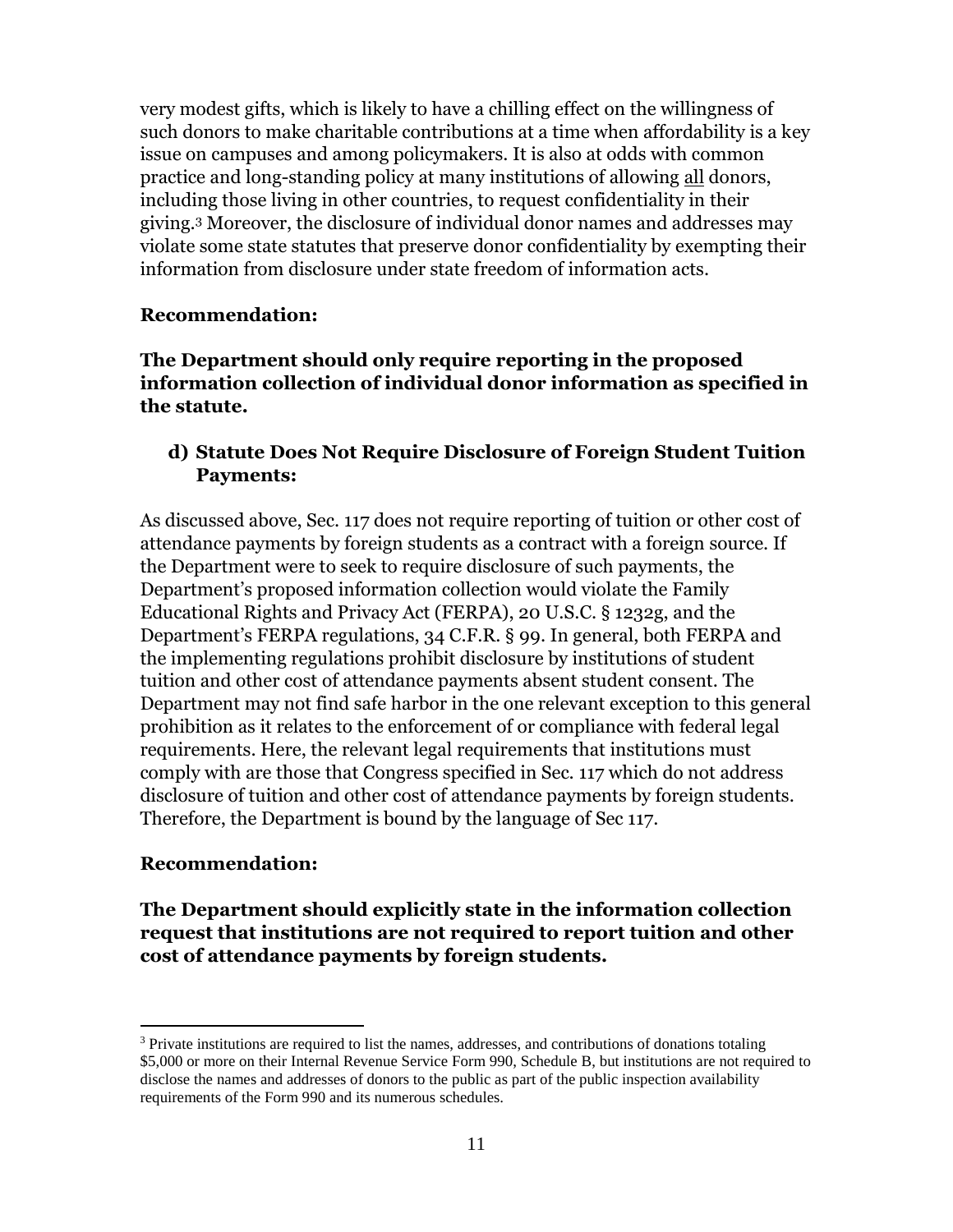#### **e) Seeks Information Unknown to Schools and Requires Unreasonable and Unjustifiable Certifications Making Compliance Virtually Unverifiable:**

The Department's information collection request would also impose a number of unreasonable and unjustified certification requirements on institutions of higher education, including under a number of civil and criminal statutes which the Department has no authority to interpret or enforce, that will make compliance incredibly difficult, if not outright impossible.

With regard to unrestricted gifts and contracts, and restricted or conditional gifts from foreign sources, the information collection request asks a series of seven specific "yes or no" questions about each source, including whether it is a legal entity created solely under the laws of a foreign state or is an individual not a citizen of the United States. In general, institutions will not be able to provide definitive answers to these questions because they do not ask foreign donors or entity partners to identify their country of citizenship or incorporation when they accept such gifts or enter into contracts. As is explicitly permitted under current law, institutions use the primary address of the donor as the best available proxy for country of citizenship or incorporation when identifying reportable gifts and contracts. Indeed, Sec. 117 specifically states that institutions can report "country of origin" based on principal residence or place of business where the donor's country of citizenship or incorporation is unknown. In violation of Sec. 117 language, the Department's information collection request does not appear to permit that option.

In addition, two of these questions ask institutions to verify whether a foreign entity is substantially owned, controlled, or financed by a foreign source. While in some instances, it may be relatively easy to determine whether a U.S. entity is controlled by a foreign source because the information is well-known or publicly available. In many cases, it will not be obvious and may be difficult or impossible to confirm whether a U.S. entity is substantially owned, controlled, or financed by a foreign principal. To comply with this new requirement, institutions will need to ask all U.S. donors and parties with whom institutions enter into contracts to confirm that they are not "substantially" owned, controlled, or financed by a foreign principal and rely on their representations, or undertake considerable and expensive due diligence to verify the information independently. Again, none of this is required under Sec. 117.

For restricted or conditional gifts or contracts, institutions will be required to verify and describe whether "the restricted or conditional gift [was] for the purpose of or did it have the effect of influencing any program or curricula at the institution, either directly or indirectly." This requirement is vague, unmanageable, and beyond the scope of Sec. 117. For example, if a foreign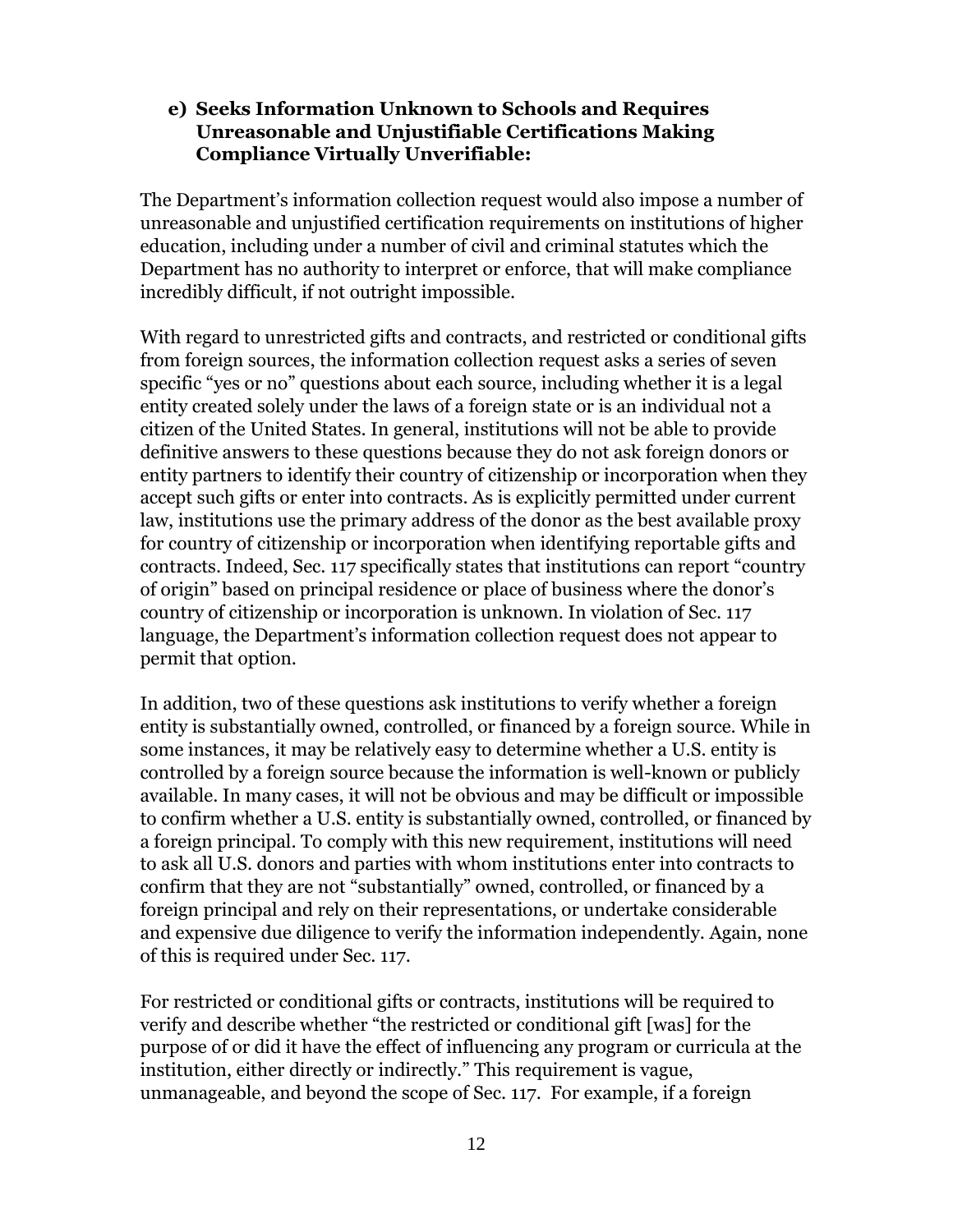individual, corporation, or foundation made a gift to an institution to establish a lecture series or scholar-in-residence program which brought prominent foreign scholars, authors, or public figures to campus, it would quite easily have the effect of directly or indirectly influencing programs or curricula at the institution, but the nature of that influence, especially any "indirect" influence, will be impossible to measure. Sec. 117 does not require an institution to disclose whether a restricted or conditional gift or contract influences the institution and therefore the Department has no authority to require such a verification.

Institutions will also be required to certify compliance with a list of antiterrorism, sanctions, export control, anti-boycott, and other trade laws and regulations, and they will be required to certify that the foreign sources have not engaged in activities that violate federal criminal law. Notably, the Department has no role with regard to any of these laws and no authority to enforce them. The purpose of requiring such disclosure is beyond the statutory requirements and unnecessary. Indeed, some of the required certifications go beyond compliance with law and would necessitate significant due diligence to verify the information independently and/or would require foreign sources to certify that they are in compliance with the requirements. In many instances, institutions would have to rely on the foreign source's certification as the basis for their certifications.

#### **Recommendation:**

**The Department should only require institutions to report gifts, contracts, and restricted or conditional gifts in the information collection request as specified in the statute and should remove the proposed certifications.** 

#### **3) Burden and Cost of Reporting Vastly Underestimated**

In its burden statement for the Paperwork Reduction Act, the Department estimates that the "[p]ublic reporting burden for this collection of information is estimated to average 10 hours per response, including time for reviewing instructions, search existing data sources, gathering and maintaining the data needed, and completing and reviewing the collection of information." Burden Statement, p. 1. The Department's supporting statement indicates that this 10 hour reporting estimate will break down to "take a professional staff employee at an institution of higher education nine hours to complete the disclosure and it would take a Senior [institutional] Administrator one hour to review and approve the disclosure report." *Id.* at 6. The Department vastly underestimates the administrative and cost burden resulting from this proposed information collection.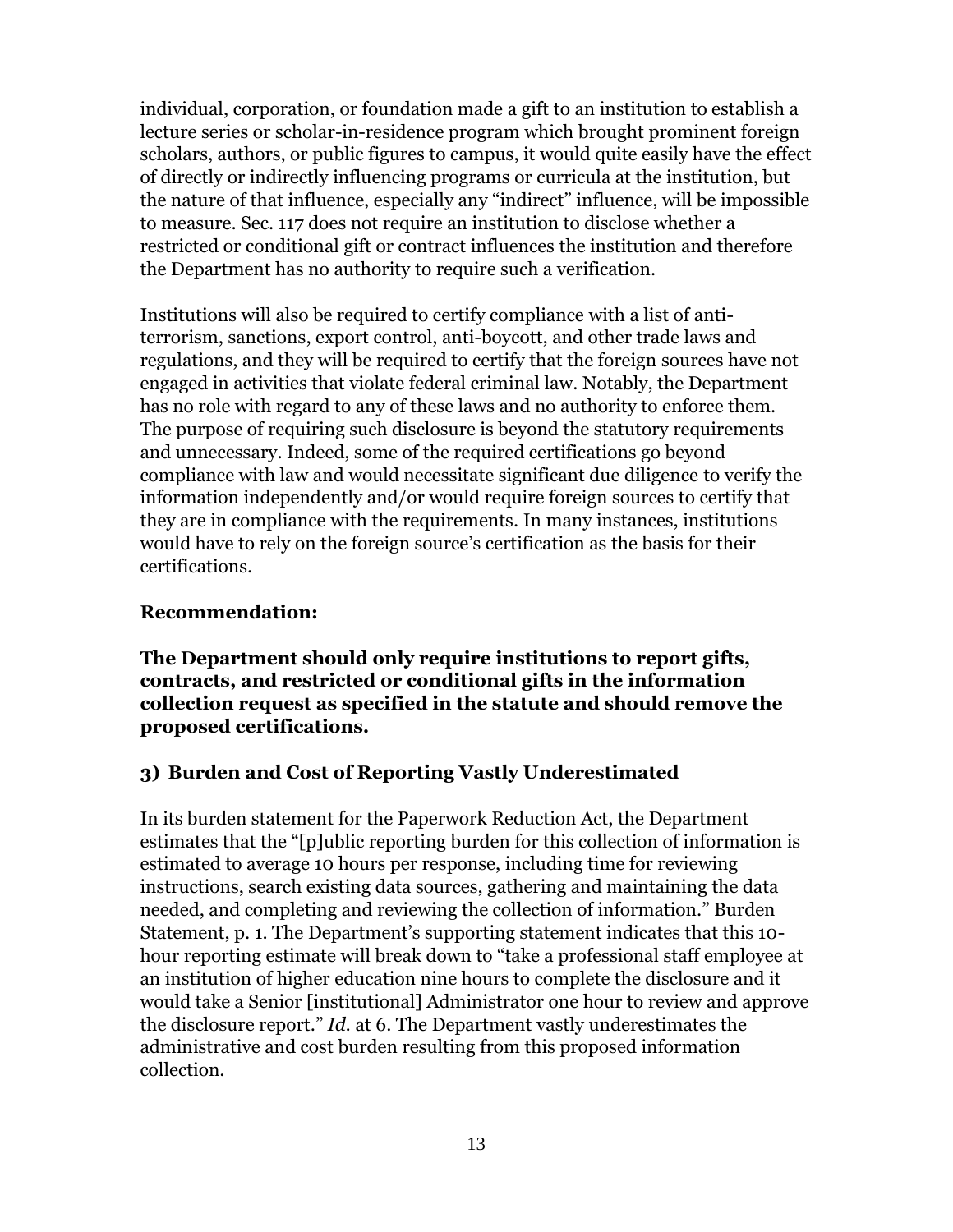As previously discussed, it is not uncommon for universities and colleges—which are highly decentralized operations—to receive hundreds of gifts or enter into contracts each year potentially covered by the reporting. In addition, schools will have to upload "true" copies of all relevant gift agreements, contracts, and restricted or conditional gift agreements. If institutions are required to report all foreign gifts and contracts regardless of the \$250,000 statutory threshold, the number of gifts and contracts each six-month period may go from fewer than a hundred to thousands, particularly at large institutions.

If institutions are required to establish whether each U.S. entity with which they have a gift agreement or contract is substantially owned, controlled, or financed by a foreign principal, significant time and financial resources will have to be devoted to conduct due diligence, particularly in light of the challenges under federal and state law for determining beneficial owners. As universities have many such relationships, it is reasonable to believe that this requirement will necessitate several hundred hours per report. And if institutions are required to conduct due diligence and run reports on whether foreign sources have complied with U.S. anti-terrorism, sanctions, export controls, and anti-boycott laws, this will undoubtedly add substantial time for each gift or contract.

In short, this will be an enormously burdensome, costly, and difficult task, particularly for larger institutions, where there could be hundreds or more of such documents during each six month reporting time frame. In addition, under the expanded definition of "institution" in the Department's request, schools will be challenged to obtain these documents likely spread across campuses and from related entities that are separately incorporated, over which they may have little, if any, control. Even the act of uploading the data would take more than the 10 hours estimated. It will also require the creation and maintenance of expensive databases on campus to comply with this requirement. Moreover, given the volume of information to be submitted to the Department by each institution, it is simply not credible for the Department to claim—as it does in its "Supporting Statement"—that it will take the Department no more than two hours to review each institution's disclosure report.

Finally, the imposition of this significantly expanded and costly burden is inconsistent with the PRA, the purpose of which is to, *inter alia, minimize* the collection burden from information collected by the federal government and to "ensure the greatest possible public benefit from and *maximize* the utility of information" collected by the federal government. See 44 U.S.C. § 3501 (emphasis added).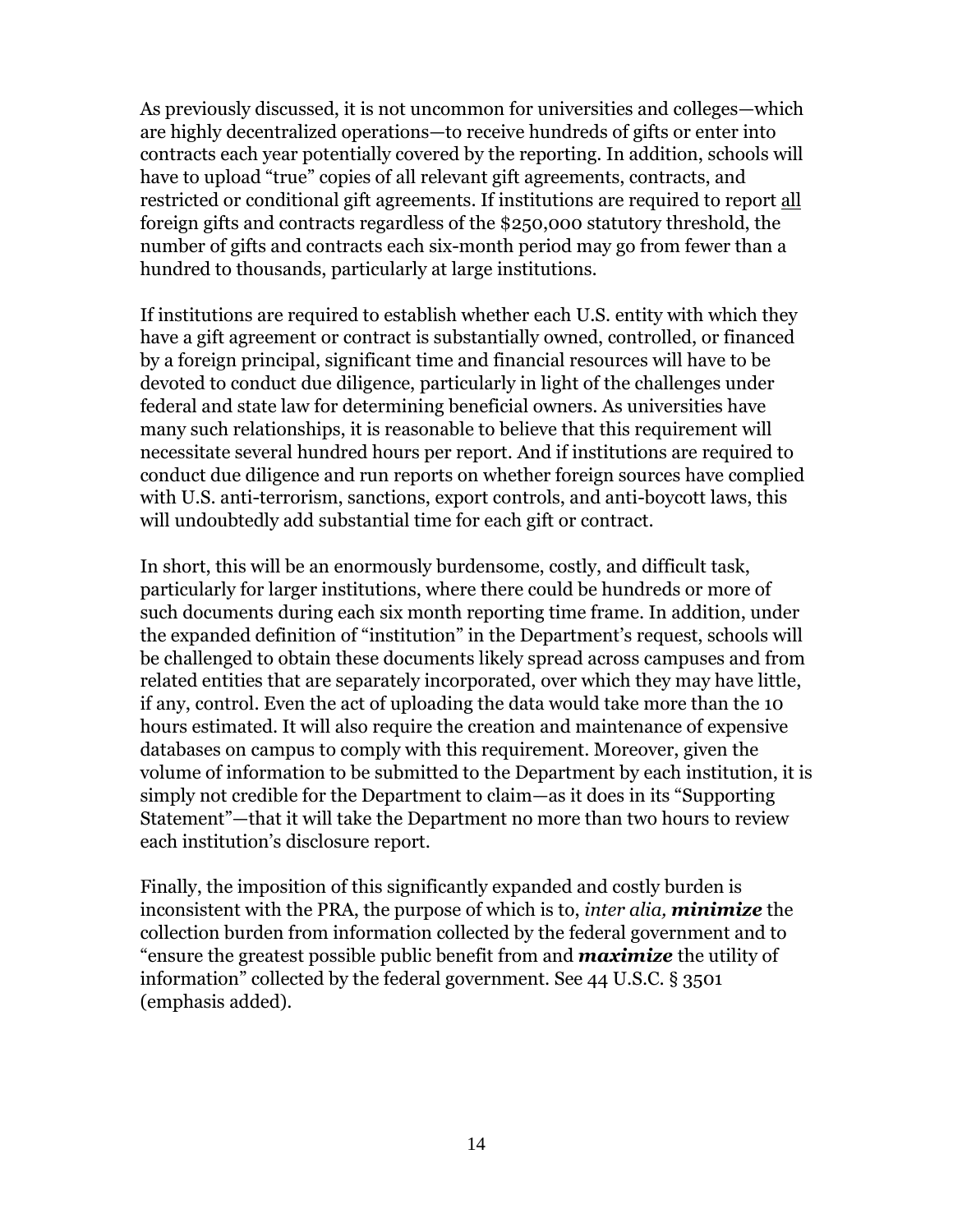#### **Conclusion:**

For the reasons set forth above, the Department's proposed information collection request unlawfully exceeds the authority granted to it by Congress in Sec. 117. The Department's proposed collection under the PRA ignores the Department's statutory obligation under the Administrative Procedures Act to engage in a formal notice and comment process to promulgate rules to accompany Sec. 117. Indeed, the Department's approach to clarifying Sec. 117 appears to be in direct contradiction, as noted above, to Executive Order 13891, "Promoting the Rule of Law Through Improved Agency Guidance Documents." The proposed information collection request seeks information not covered by the statute nor is it consistent with congressional intent. The Department has also enormously underestimated the time it will take for institutions to comply with this vast and unnecessary expansion of the foreign gift reporting requirements. Finally, by overwhelming the Department with an enormous quantity of information that it would be unable to effectively use, the proposed information collection will actually undermine the congressional goal of bringing greater transparency to the relationships colleges and universities have with foreign entities. Accordingly, we recommend that the Department make changes to the proposed information collection request as set forth above.

Also, please find attached a legal memorandum by Hogan Lovells LLP, prepared at ACE's request, regarding the Department's proposed information collection request. This memorandum has been sent separately to the Department's Acting General Counsel Reed Rubinstein by ACE's General Counsel.

Thank you for your attention to this matter.

Sincerely,

Ted Mitchell President

On behalf of:

American Association of Community Colleges American Association of State Colleges and Universities American Council on Education American Dental Education Association Association of American Medical Colleges Association of American Universities Association of Catholic Colleges and Universities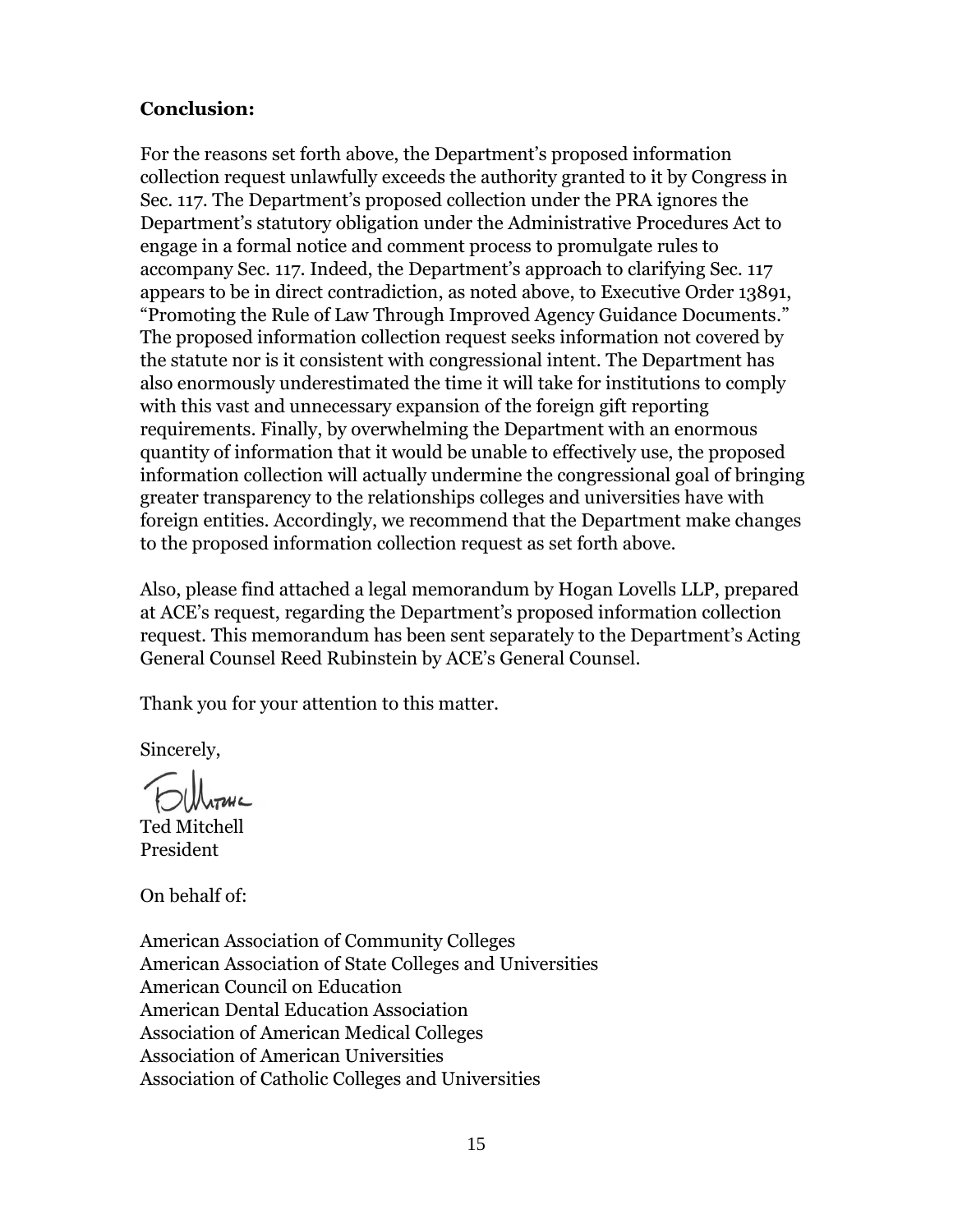Association of Governing Boards of Universities and Colleges Association of Independent California Colleges and Universities Association of Independent Colleges & Universities of Pennsylvania Association of Jesuit Colleges and Universities Association of Public & Land-grant Universities Association of Schools and Programs of Public Health College and University Professional Association for Human Resources Connecticut Conference of Independent Colleges Consortium of Universities of the Washington Metropolitan Area Council for Advancement and Support of Education Council for Christian Colleges & Universities Council of Graduate Schools Council of Independent Colleges EDUCAUSE Independent Colleges of Indiana National Association for College Admission Counseling National Association of College and University Business Officers National Association of College Stores National Association of Independent Colleges and Universities National Association of Student Financial Aid Administrators NYS Commission on Independent Colleges and Universities Oregon Alliance of Independent Colleges & Universities Tennessee Independent Colleges and Universities Association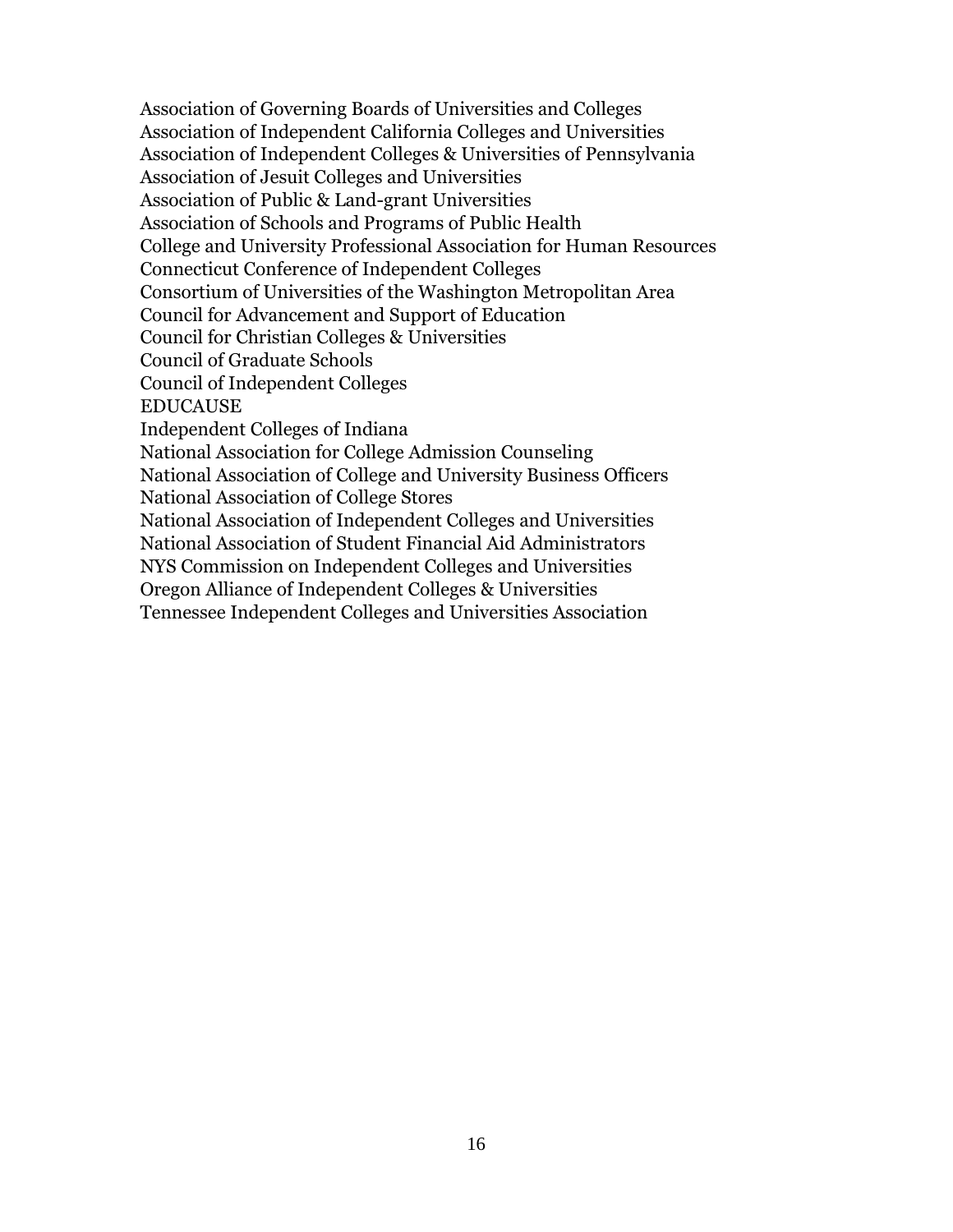

One Dupont Circle NW Washington, DC 20036 (202) 939-9300 acenet.edu

November 4, 2019

Via Email (Reed.Rubinstein@ed.gov) and via FedEx Mr. Reed Rubinstein

**Acting General Counsel** Office of the General Counsel U.S. Department of Education 400 Maryland Avenue, SW Washington, DC 20202

Dear Mr. Rubinstein,

This letter follows up on a series of exchanges between the Department and my ACE colleague, Terry Hartle. As you know, in August Mr. Hartle was advised by Deputy Secretary Mitchell Zais that you should be ACE's point of contact for future ACE communications with the Department regarding Section 117 (20 U.S.C. 1001f) - Disclosures of Foreign Gifts.

Respectfully, and in the spirit of cooperation, I write to directly share with you a perspective which informs ACE's strongly held view that the Department's interpretation of Section 117, and its proposed information collection, should be reconsidered. Please see the enclosed memorandum by Hogan Lovells LLP, prepared at my request.

Our comment letter, to be submitted shortly on behalf of many higher education associations, will speak in detail to higher education's concerns regarding the proposed information collection.

ts effory of Very truly yours.

Peter G. McDonough Vice President and General Counsel

Diane Jones, Principal Deputy Under Secretary  $cc$ : Mitchell M. Zais, Deputy Secretary Terry Hartle, Senior Vice President, American Council on Education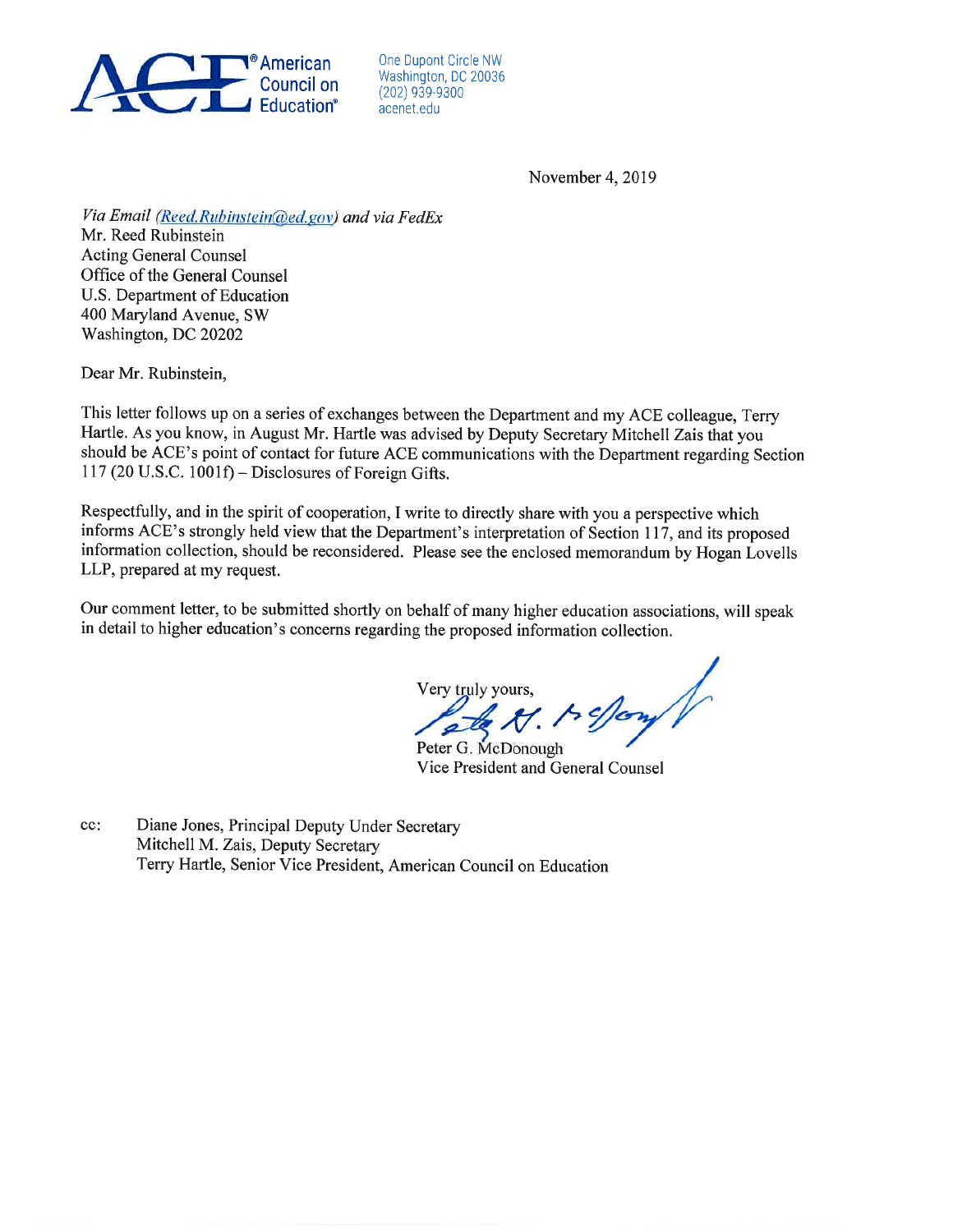#### **MEMORANDUM**



Hogan Lovells US LLP Columbia Square 555 Thirteenth Street, NW Washington, DC 20004  $T + 12026375600$ F +1 202 637 5910 www.hoganlovells.com

| To             | Peter McDonough<br>Vice President and General Counsel                                                                      | <b>ORGANIZATION</b> | American Council on<br>Education |
|----------------|----------------------------------------------------------------------------------------------------------------------------|---------------------|----------------------------------|
| <b>FROM</b>    | Hogan Lovells US LLP                                                                                                       |                     |                                  |
| <b>DATE</b>    | November 4, 2019                                                                                                           |                     |                                  |
| <b>SUBJECT</b> | Section 117 of the Higher Education Act / U.S. Department of Education's Proposed<br><b>Information Collection Request</b> |                     |                                  |

This memorandum outlines certain legal flaws in the U.S. Department of Education's ("ED") September 6, 2019 proposed information collection request (the "information collection")<sup>1</sup> related to Section 117 of the Higher Education Act of 1965, as amended. Section 117 addresses the obligation of covered higher education institutions to submit to ED "disclosure reports" regarding certain gifts from and contracts with foreign sources. We understand that you intend to share this analysis with ED.

The information collection is an apparent attempt by ED to seize authority that Congress has not given it and to side-step the rulemaking authority that Congress has given it, and is in key respects contrary to the plain language of Section 117 and arbitrary and capricious. It is therefore unlawful under the Administrative Procedure Act ("APA"). For similar reasons, approval of the information collection would contravene the Paperwork Reduction Act of 1995, as amended ("PRA").

#### IJ Section 117 specifically describes the contents of required reports.

Section 117 requires higher education institutions that receive federal financial assistance to file certain foreign gift and contract reports. Specifically, institutions must file a "disclosure report" regarding a "gift" or "contract" with a "foreign source" if the value of the gift or contract is \$250,000 or more (considered alone or in combination with all other gifts and contracts with the foreign source in a calendar year).<sup>2</sup> Congress specified that "[a]ll disclosure reports required . . . shall be public records open to inspection and copying during business hours."3

Congress never intended that Section 117 require institutions to report all information regarding all gifts and contracts with all foreign sources to ED or to the public. To the contrary, Congress specified what the "disclosure report" "shall contain."<sup>4</sup> According to Section 117, the report's contents depend on whether the gift or contract is with a foreign government or not, and

<sup>1</sup> See 84 Fed. Reg. 46,943 (Sept. 6, 2019); see also https://www.regulations.gov/docket?D=ED-2019-ICCD-0114.

<sup>2</sup> See 20 U.S.C. 1011f(a). This letter does not address the requirements for institutions that are owned or controlled by a foreign source.

<sup>3</sup> ld. § 1011f(e).

<sup>4</sup>  $\overline{Id.}$  § 1011f(b)–(c), (h).

Hogan Lovells US LLP is a limited liability partnership registered in the District of Columbia. "Hogan Lovells" is an international legal practice that includes Hogan Lovells US LLP and Hogan Lovells International LLP, with offices in: Alicante Amsterdam Baltimore Beijing Birmingham Boston Brussels Colorado Springs Denver Dubai En und Frankfurt Hamburg Hanoi Ho Chi Minh City Hong Kong Houston Johannesburg London Los Angeles Luxembourg Madrid Mexico City Miami Milan<br>Minneapolis Monterrey Moscow Munich New York Northern Virginia Paris Perth Philade Silicon Valley Singapore Sydney Tokyo Warsaw Washington DC Associated offices: Budapest Jakarta Shanghai FTZ Ulaanbaatar Zagreb. Business Service<br>Centers: Johannesburg Louisville. For more information see www.hoganlovells.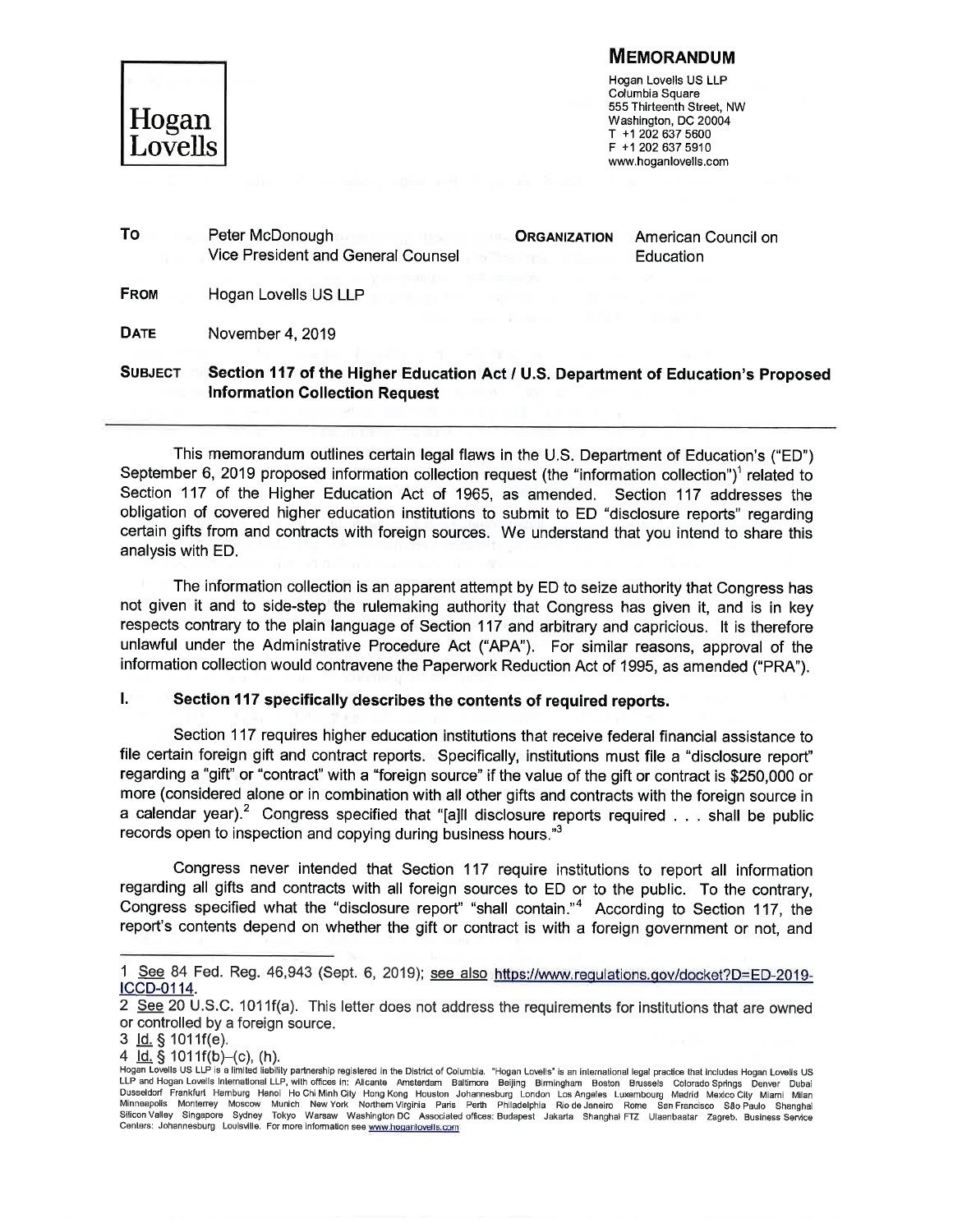Peter McDonough Vice President and General Counsel

whether it is "restricted or conditional" or not.<sup>5</sup> For each category, the report's contents are specifically described:

- Where a gift or contract is with a foreign government, an institution's report "shall contain" "the aggregate amount" of reportable gifts and contracts "received from each foreign government." <sup>6</sup> Where the counterparty is not a foreign government, an institution's report "shall contain" "the aggregate dollar amount of such gifts and contracts attributable to a particular country."
- Where a gift or contract is "restricted or conditional," certain "additional disclosures" are required, the content of which again depends on whether the counterparty is a foreign government or not.<sup>8</sup> Where a foreign government is a counterparty, the institution "shall disclose" "the amount, the date, a description of such conditions or restrictions, and the name of the foreign government."<sup>9</sup> The same reporting requirement attaches to restricted or conditional gifts and contracts with nongovernmental counterparties, except there is no requirement that an institution report the counterparty's name, just the counterparty's country.<sup>10</sup>

Not only does Section 117 specifically describe the contents of required reports, it generally requires only the disclosure of high-level, aggregated information-for gifts and contracts that are not restricted or conditional, Section 117 requires only that an institution report aggregated amounts received from each foreign government or attributable country. For restricted or conditional gifts and contracts, Section 117 additionally requires only that an institution report the amount of the gift or contract, plus the date and a description of the conditions or restrictions. Section 117 requires an institution to report a counterparty's name only when it is a foreign government.

Section 117 provides that ED "may promulgate regulations to carry out this section," but assigns enforcement authority to the U.S. Department of Justice ("DOJ") and is specific about the scope of that enforcement authority.<sup>11</sup> "Whenever it appears that an institution has failed to comply with the requirements of this section, . . . a civil action may be brought by the Attorney General, at the request of the Secretary," to compel compliance.<sup>12</sup> An institution must bear the "full costs to the United States of obtaining compliance, including all associated costs of investigation and enforcement," but only if DOJ proves that an institution's noncompliance was "knowing" or "willful."<sup>13</sup> There are no other penalties under Section 117.

9 ld. § 1011f(c)(2).

10 Id. § 1011f(c)(1).

11 See id. § 1011f(f)-(g).

<sup>5</sup>  $\underline{Id.}$  § 1011f(b)–(c).

<sup>6</sup>  $Id.$  § 1011 $f(b)(2)$ .

<sup>7</sup> Id. § 1011f(b)(1). "The country to which a gift is attributable is the country of citizenship, or if unknown, the principal residence for a foreign source who is a natural person, and the country of incorporation, or if unknown, the principal place of business, for a foreign source which is a legal entity." Id.

<sup>8 &</sup>lt;u>Id.</u> § 1011f(c).

<sup>12</sup>  $\underline{Id}$ , § 1011f(f)(1).

<sup>13 &</sup>lt;u>Id.</u> § 1011f(f)(2).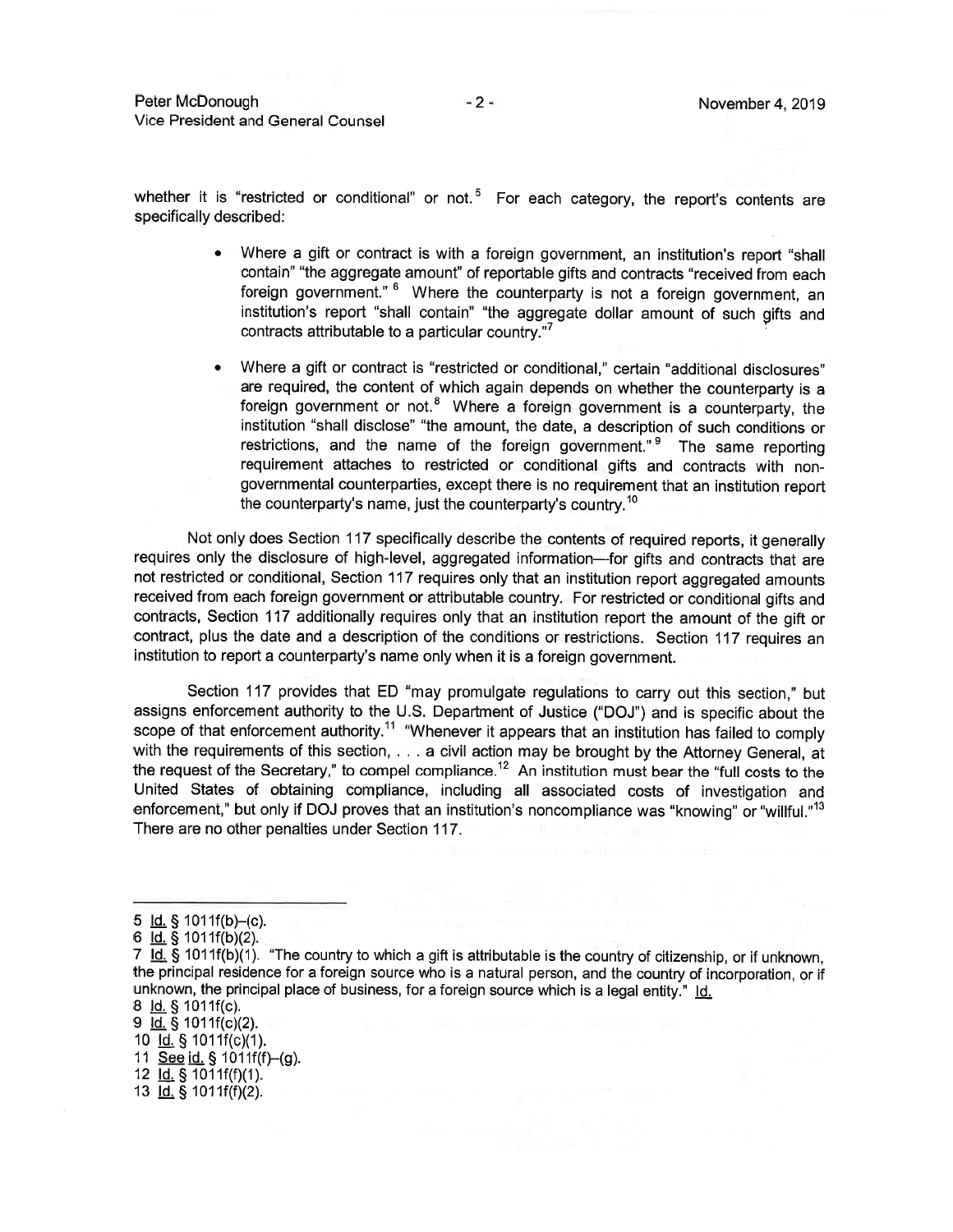ED has never promulgated regulations under Section 117 despite its authority to do so. It has instead issued two Dear Colleague Letters ("DCLs").<sup>14</sup> Those DCLs largely reiterate the statute and provide technical directions regarding use of the E-App<sup>15</sup> to make reports but offer no significant interpretative guidance.<sup>16</sup>

#### II. The proposed information collection request goes well beyond the terms of the statute.

On September 6, 2019 ED published in the Federal Register a proposed information collection request under the PRA.<sup>17</sup> ED asserted that the information collection is "necessary to ensure that the Secretary receives sufficient information about gifts or contracts involving a foreign source . . . to be able to enforce 20 U.S.C. 1011f."<sup>18</sup> The proposed information collection "is mandatory, unless there are no disclosures to report under [Section 117]."<sup>19</sup>

Although ED justifies the new information collection as part of the need to enforce the statute,<sup>20</sup> it stated that "[w]e will publish the disclosures in substantially the same form that they are submitted by institutions of higher education on the internet," and that "[i]n accordance with the statutory language at 20 U.S.C. § 2011f [sic], we will make these disclosures public to ensure financial transparency regarding the relationship between U.S. universities and foreign sources."<sup>21</sup> Accordingly, the information collection constitutes the disclosure reports required by Section 117.

The proposed information collection, however, does not track the statutory language regarding the contents of a disclosure report under Section 117. Rather, it contemplates a detailed. line-by-line reporting of each reportable gift and contract together with the requirement that an institution upload a "true copy" of each such gift and contract.22 The line-by-line accounting is structured to require a significant number of data elements that Section 117 does not require an institution to report. For example:

<sup>14</sup> See, e.g., Statement of General Mitchell M. "Mick" Zais, Deputy Secretary, U.S. Department of Education (ED), Senate Committee on Homeland Security and Governmental Affairs, Permanent Subcommittee on Investigations (Feb. 28. 2019). available <u>\_at</u> https://www.hsgac.senate.gov/imo/media/doc/2019-02-28%20Zais%20Testimony%20-%20PSI.pdf ("Over the 30-plus years that the disclosure requirements have been in place, the Department has not issued any regulations under this provision of the statute. Instead, the Department has issued guidance to schools on their reporting responsibilities—specifically Dear Colleague Letters issued in February 1995 and October 2004") (internal citations omitted).

<sup>15</sup> Electronic Application for Approval to Participate in the Federal Student Financial Aid Programs.

<sup>16</sup> See DCL GEN-95-12 (Feb. 1, 1995) (Expired 6/97); DCL GEN-04-11 (Oct. 4, 2004).

<sup>17</sup> See 84 Fed. Reg. 46,943 (Sept. 6, 2019); see also https://www.regulations.gov/docket?D=ED-2019-ICCD-0114.

<sup>18</sup> Supporting Statement for Paperwork Reduction Act Submission at 1, available at https://www.regulations.gov/contentStreamer?documentId=ED-2019-ICCD-0114-

<sup>0002&</sup>amp;attachmentNumber=1&contentType=pdf (hereafter, "Supporting Statement"). Paperwork 19 Reduction Act **Burden** Statement at 1. available at https://www.regulations.gov/contentStreamer?documentId=ED-2019-ICCD-0114-

<sup>0003&</sup>amp;attachmentNumber=1&contentType=pdf (hereafter, "Burden Statement").

<sup>20</sup> Supporting Statement at 1-3.

<sup>21</sup> Supporting Statement at 9.

<sup>22</sup> See generally Burden Statement.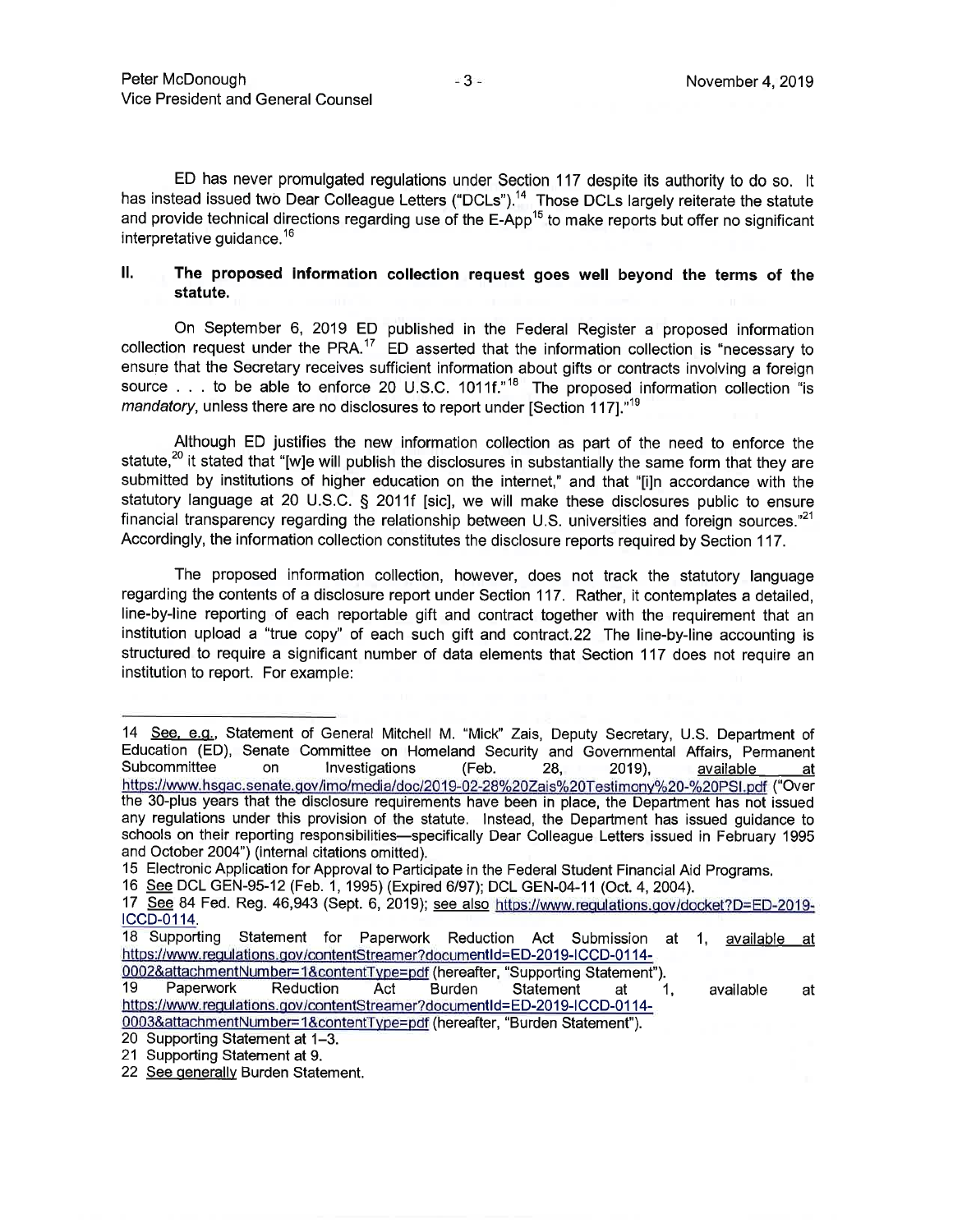- Where Section 117 never requires an institution to report the name of a counterparty unless ٠ it is a foreign government and never requires an institution to report the address of a counterparty, the proposed information collection would require institutions to report names and addresses for all counterparties.<sup>23</sup>
- Where Section 117 requires an institution to report the "date" of a gift or contract only for  $\bullet$ restricted or conditional gifts or contracts, the proposed information collection would require institutions to report the "duration" for all gifts and contracts.<sup>24</sup>
- Where Section 117 generally requires only aggregate information by foreign government or  $\bullet$ attributable country, as applicable, the proposed information collection would require detailed information about each gift and contract and would require institutions to upload a pdf copy of each underlying legal instrument.<sup>25</sup>

In addition to the above data elements, the information collection would require institutions to make a number of affirmative certifications related to compliance with economic sanctions. antibovcott and terrorism-related laws, including Executive Order 13224; 22 U.S.C. Chapter 39; 15 C.F.R. § 730 et seq.; 22 C.F.R. Subchapter M; 18 U.S.C. §§ 2339, 2339A-D; and 26 U.S.C. § 999.<sup>26</sup> Section 117 says nothing about those laws, ED has no experience or authority to interpret those laws, and ED is not responsible for enforcing those laws.

#### $III.$ If implemented, the proposed information collection would be unlawful.

Where, as here, a statute requires a disclosure report, defines what the disclosure report "shall contain," and authorizes an agency to implement the statute by "promulgat[ing] regulations." the APA does not permit an agency to create new substantive obligations with respect to such report through a mandatory information collection instead of notice-and-comment rulemaking. In any event, an agency cannot, as ED seeks to do here, transform the reporting requirement in ways that are incompatible with the statute, arbitrary and capricious, or beyond its statutory authority.

#### ED's proposal is a procedurally invalid legislative rule dressed as a PRA A. information collection.

ED's proposal is a legislative rule disguised as a PRA information collection: It would impose new mandatory, substantive burdens on institutions by requiring disclosure of information that cannot be justified by Section 117 alone. Much of that information is confidential business and proprietary information. It would be "simply absurd" to call the information collection "anything but a rule 'by any other name." See Sugar Cane Growers Cooperative of Florida v. Veneman, 289 F.3d 89, 96 (D.C. Cir. 2002). Because ED has not undergone notice-and-comment rulemaking, the information collection is therefore procedurally invalid under the APA.

The APA requires that a court "hold unlawful and set aside" any agency action that is "without observance of procedure required by law." 5 U.S.C. § 706(2)(d). The APA forbids an

<sup>23</sup> Burden Statement at 2-6.

<sup>24</sup> Id.

<sup>25</sup> Id.

<sup>26</sup> ld. at 6.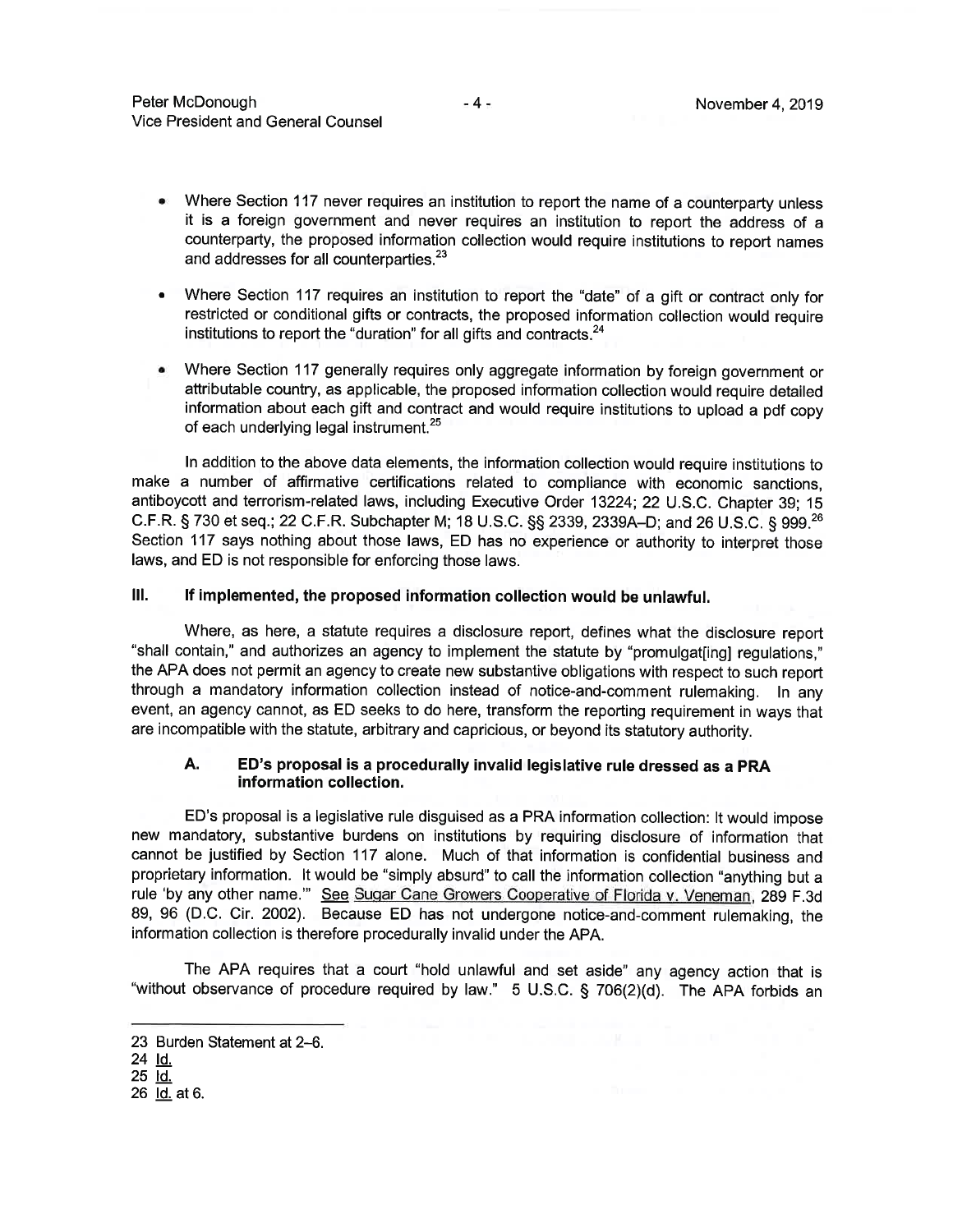agency to promulgate a so-called "legislative rule"—a binding, substantive rule that has the force and effect of law—without first undergoing notice-and-comment rulemaking. See 5 U.S.C. § 553(b)-(c); Appalachian Power Co. v. E.P.A., 208 F.3d 1015, 1021 (D.C. Cir. 2000). To qualify as a legislative rule, a rule must be legally binding and alter the rights and obligations of regulated entities in ways that would not be justified by an existing statute or regulation. See Elec. Privacy Info. Ctr. v. U.S. Dep't of Homeland Sec., 653 F.3d 1, 5-7 (D.C. Cir. 2011); Mendoza v. Perez, 754 F.3d 1002. 1021 (D.C. Cir. 2014) ("A rule is legislative if it supplements a statute, adopts a new position inconsistent with existing regulations, or otherwise effects a substantive change in existing law or policy."). $27$  The label an agency decides to use is irrelevant; if the agency action is a legislative rule, notice-and-comment rulemaking is required. See Sugar Cane Growers, 289 F.3d at 96-98.

For example, in 2011, the United States Court of Appeals for the District of Columbia Circuit ruled that the U.S. Department of Homeland Security ("DHS") issued an invalid legislative rule when it implemented full body scanners at airport checkpoints without notice-and-comment rulemaking. Elec. Privacy Info. Ctr. v. U.S. Dep't of Homeland Sec., 653 F.3d 1 (D.C. Cir. 2011). There, a statute required screening of all passengers for weapons, and DHS had promulgated a general regulation prohibiting entry to a boarding area "without complying with the systems, measures, or procedures being applied to control access to, or presence or movement in, such area[]." Id. at 3 (quoting 49 C.F.R. § 1540.105(a)(2)). Without undergoing notice-and-comment rulemaking, HHS and TSA implemented full body scanners.

The D.C. Circuit concluded that DHS promulgated an unlawful legislative rule. "Of course," the court recognized, "stated at a high enough level of generality, the new policy imposes no new substantive obligations upon airline passengers: The requirement that a passenger pass through a security checkpoint is hardly novel . . . " Id. at 6. But that missed the point: Because a full-body scanner intrudes upon privacy in a way a metal detector does not, "the change substantively affects the public to a degree sufficient to implicate the policy interests animating notice-and-comment rulemaking." Id. "[T]he APA would be disserved if an agency with a broad statutory command (here, to detect weapons) could avoid notice-and-comment rulemaking simply by promulgating a comparably broad regulation (here, requiring passengers to clear a checkpoint) and then invoking its power to interpret that statute and regulation in binding the public to a strict and specific set of obligations." Id. at 7.

So too here, except ED has never even bothered to issue a regulation, general or otherwise. As an initial matter, the proposed information collection has the force of law and imposes legal requirements. By its terms, it is mandatory, applies prospectively to all covered institutions, and constitutes an institution's Section 117 reports. See Natural Res. Def. Council v. E.P.A., 643 F.3d 311, 320-21 (D.C. Cir. 2011). And, because the information collection will require institutions to provide more information than what Section 117 requires and to certify that the information is accurate and complete under threat of criminal sanction, institutions are not free to provide only what Section 117 requires. See id.; see also Sugar Cane Growers, 289 F.3d at 96.

š

<sup>27</sup> See also Pacific Gas & Electric v. Federal Power Commission, 506 F.2d 33, 38 (D.C. Cir. 1974) ("The critical distinction between a substantive rule and a general statement of policy is the different practical effect that these two types of pronouncements have in subsequent administrative proceedings . . . A properly adopted substantive rule establishes a standard of conduct which has the force of law . . . A general statement of policy, on the other hand, does not establish a 'binding norm."").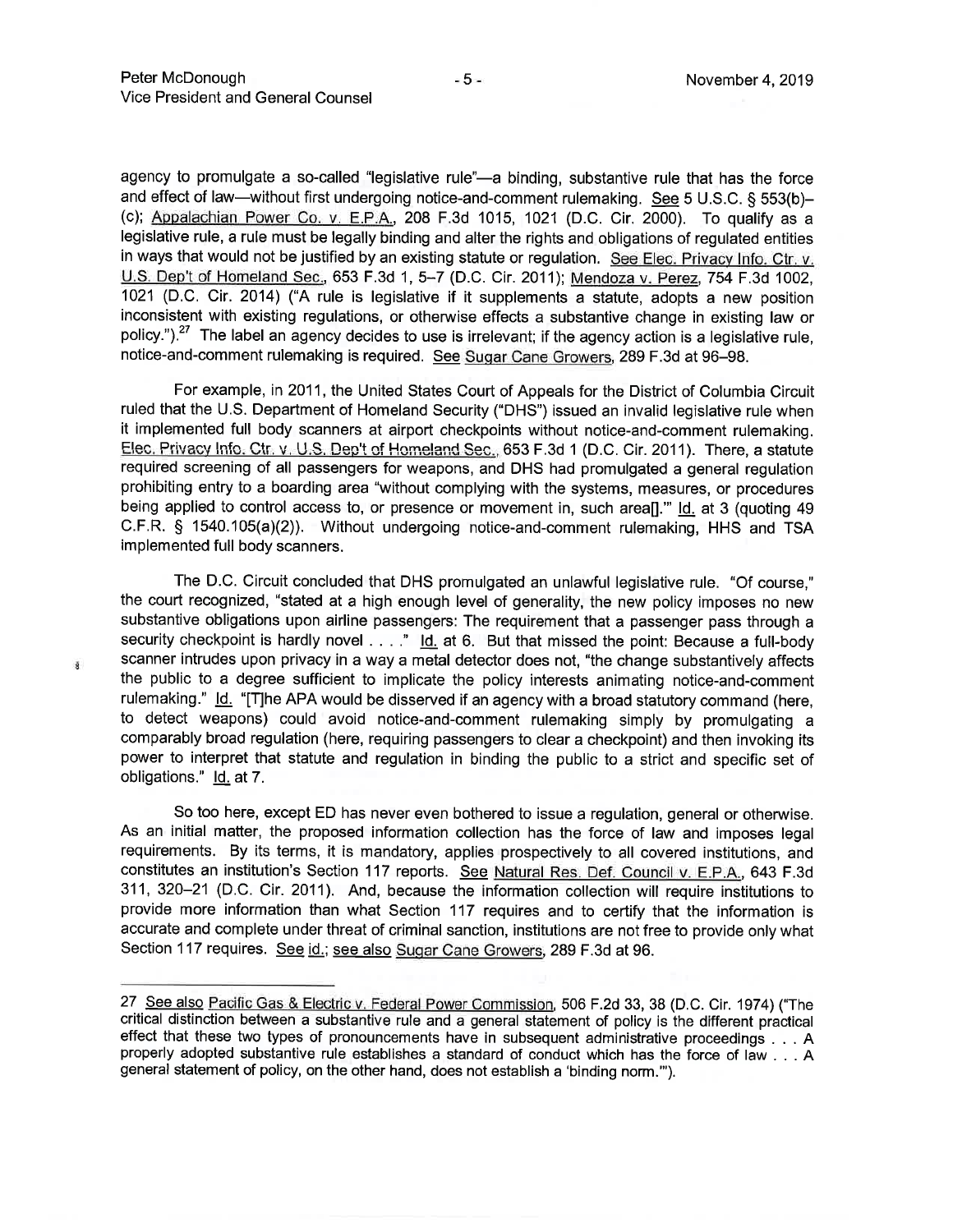The information collection also radically transforms the disclosure reports required by Section 117. Where Section 117 generally requires only the aggregate amount of reportable gifts and contracts by attributable country or foreign government, the information collection requires detailed, individual reports about each reportable gift and contract, including details that have no basis in Section 117 (such as "duration"). And where Section 117 never requires the disclosure of the name or identifying information of a counterparty unless the counterparty is a foreign government, the information collection requires disclosure of the name and address of each and every counterparty. The information collection even goes so far as to require submission of each underlying legal instrument, which institutions generally treat as confidential business and proprietary information and Section 117 plainly does not contemplate. Because the information collection is legally binding and imposes new legal requirements that cannot be justified by Section 117, it is a legislative rule that requires notice-and-comment rulemaking.

#### **B.** The proposed information collection is substantively invalid because it is contrary to the statute, arbitrary and capricious, and beyond ED's authority.

Even if promulgated through notice-and-comment rulemaking, core aspects of the information collection would still be unlawful as contrary to the plain meaning of Section 117, arbitrary and capricious, and ultra vires. The information collection is therefore substantively invalid under the APA.

As an initial matter, the information collection is incompatible with the plain meaning of the statute. Agency action is routinely set aside as unlawful when it violates a statute. See Util. Air Requlatory Grp. v. E.P.A., 134 S. Ct. 2427, 2439 (2014) (agencies must "stay[] within the bounds of their statutory authority"); see also Natural Res. Def. Council, 643 F.3d at 322 (striking down a legislative rule "[b]ecause it violates the statute's plain language and our precedent").

In Section 117, Congress specified what the foreign gift and contract disclosure reports "shall contain," both in general and for restricted and conditional gifts. By its plain terms, in the absence of a restricted or conditional gift, Section 117 requires only an aggregate report of the total amount of all gifts and contracts attributable to a particular country. Reporting of information about individual gifts and contracts is required only when the gift or contract is restricted or conditional. Section 117 requires reporting of a counterparty's name only when the counterparty is a foreign government. ED's attempt to transform Section 117 into a statute that requires individual—rather than aggregate-reporting and disclosure of the names of all counterparties is incompatible with the statute and therefore unlawful. See, e.g., Bobreski v. E.P.A., 284 F. Supp. 2d 67, 76 (D.D.C. 2003) ("Because each statute except the [Safe Drinking Water Act] contains some form of subpoena authority enacted elsewhere in the same legislation as its whistleblower provision, Congress' omission of whistleblower subpoena authority appears to be intentional."). <sup>28</sup> Section 117

<sup>28</sup> See also Independent Insurance Agents of America v. Hawke, 211 F.3d 638, 644-45 (D.C. Cir. 2000) ("Because § 92 expressly grants national banks located in small towns the general power to sell insurance as agent, reading § 24 (Seventh) to authorize the sale of insurance by all national banks transgresses both common sense and two traditional rules of statutory interpretation: the presumption against surplusage and expressio unius est exclusio alterius."); Citizens for Responsibility & Ethics in Wash. v. FEC, 316 F. Supp. 3d 349, 400 (D.D.C. 2018) ("The non-parallel structures of subsections (c)(1)-(2) and (f)(1)-(2) demonstrate that Congress knows how to limit the contents of filed statements to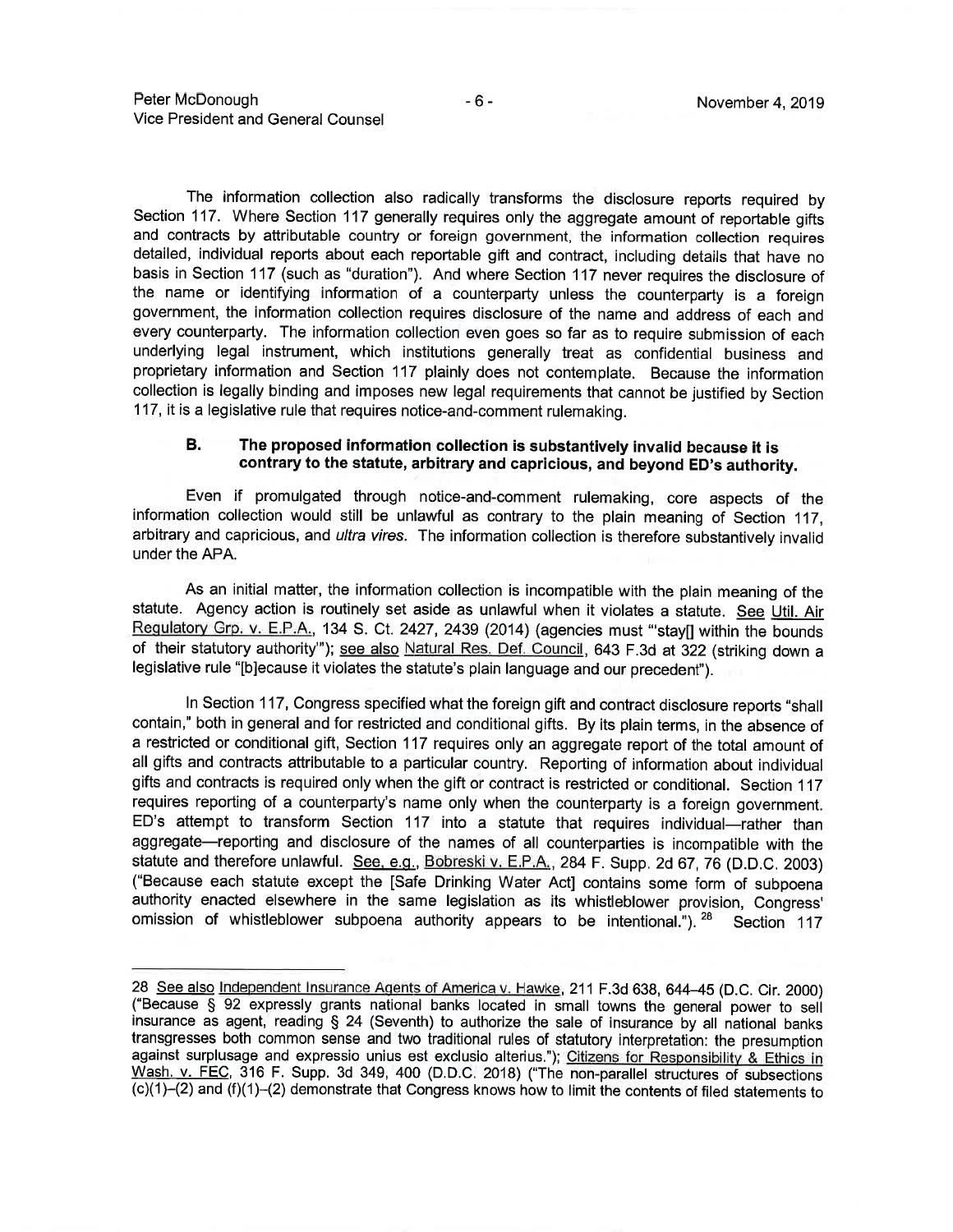demonstrates that Congress knew how to require institutions to provide individual information about a reportable gift or contract and to report the name of the donor when it wanted to, and ED has no authority to contradict Section 117 by requiring such information in all cases.

Similarly, because Section 117 generally requires aggregate "disclosure reports," it is contrary to the statute to require institutions to submit the underlying legal instruments. A disclosure "report" about "gifts and contracts" plainly contemplates something other than the underlying gifts and contracts themselves. Cf. Ass'n of Am. Railroads v. Surface Transp. Bd., 162 F.3d 101, 104 (D.C. Cir. 1998) (applying the plain meaning rule). Accordingly, even had ED promulgated regulations purporting to require what the information collection requires, the regulations would not pass muster because they would be incompatible with Section 117.

More generally, the information collection is unlawful because ED has offered no reasoned basis for promulgating it, and it therefore would not survive arbitrary and capricious review. See, e.g., Judulang v. Holder, 565 U.S. 42, 45 (2011) ("When an administrative agency sets policy, it must provide a reasoned explanation for its action."); North Carolina v. E.P.A., 531 F.3d 896, 930 (D.C. Cir.), on reh'g in part, 550 F.3d 1176 (D.C. Cir. 2008) (standards promulgated by agency "entirely arbitrary" because the agency based them on "irrelevant factors"). The only real rationale ED has offered for the information collection centers on its alleged obligation to enforce Section 117. But Congress assigned enforcement authority to DOJ, not ED. See 20 U.S.C. § 1011f(f). Congress did not even give ED subpoena authority in connection with Section 117.<sup>29</sup> Regardless, ED has offered no reasoned explanation for how or why enforcement concerns are an appropriate factor for ED to consider in defining what Congress intended a Section 117 report to contain.

Finally, ED seems to have no authority whatever to require institutions to provide certifications related to compliance with economic sanctions, anti-boycott and terrorism-related laws enforced by other agencies. When a federal agency acts in blatant excess of its statutory authority, that action is *ultra vires* and should be vacated. See, e.g., Aid Ass'n for Lutherans v. U.S. Postal Serv., 321 F.3d 1166, 1168, 1175 (D.C. Cir. 2003) (agency action is *ultra vires* when it "exceed[s] the agency's delegated authority under the statute."); Dart v. United States, 848 F.2d 217, 224 (D.C. Cir. 1988) (agency violation of "clear and mandatory" statutory provision is *ultra vires*).

 $\star$ 

In sum, if the information collection is implemented it would seem subject to challenge under the APA. The information collection is an unlawful legislative rule promulgated without notice-andcomment rulemaking. And the information collection is in certain key respects contrary to the plain language of the statute, without any reasoned basis, and ultra vires.

the FEC when that is the intention, and § 30104(c) does not limit the information required to be disclosed by not-political committees to subsection (c)(2)(C).").

<sup>29</sup> See 20 U.S.C. § 1097a (granting ED subpoena authority to enforce "this subchapter" (i.e., Title IV of the Higher Education Act)).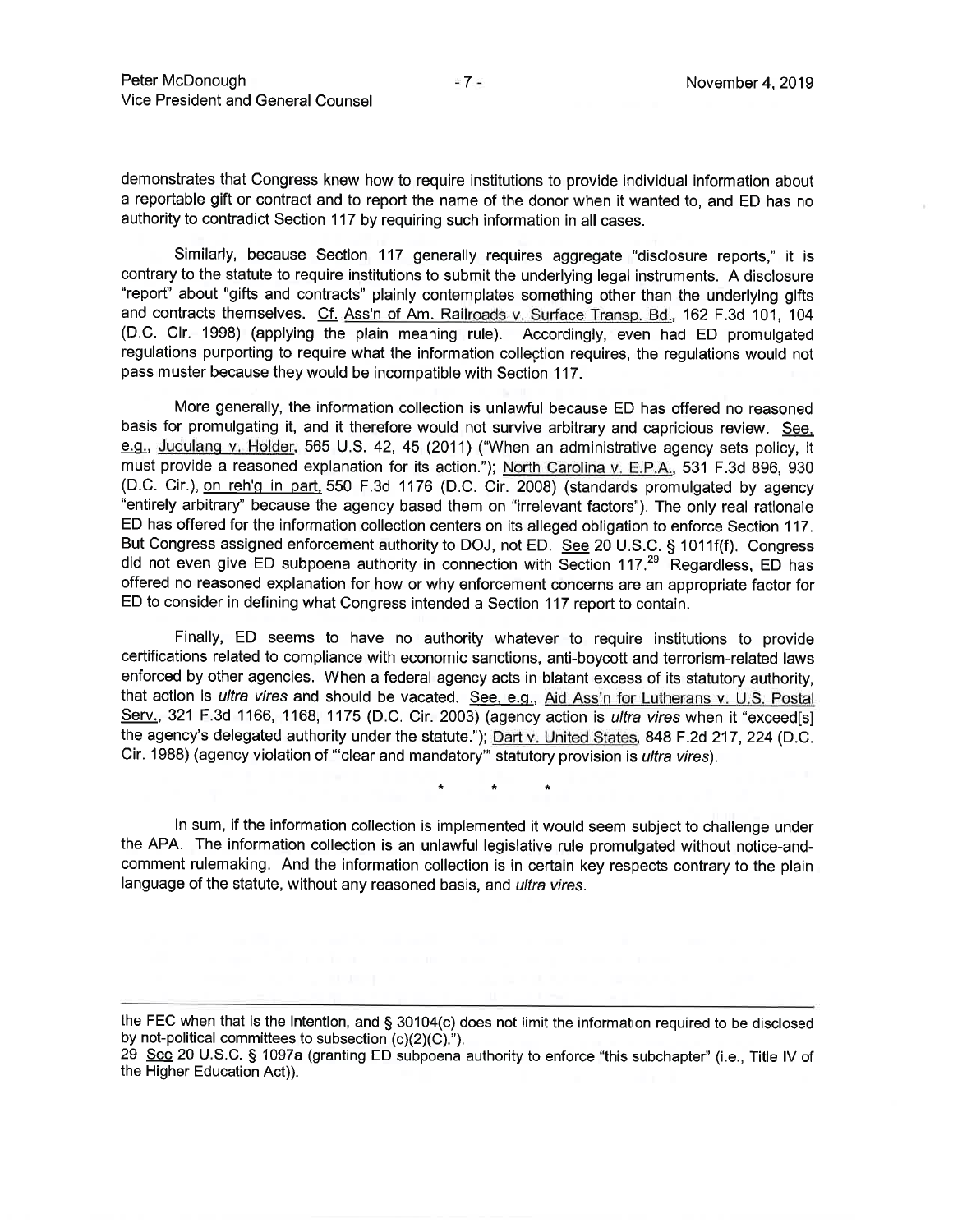#### IV. If OMB were to approve the proposed information collection, such action would violate the PRA.

The proposed information collection is also contrary to the PRA. In deciding whether to approve an information collection request, OMB must adhere to its own regulations. See Nat'l Women's Law Ctr. v. OMB, 358 F. Supp. 3d 66, 87-92 (D.D.C. 2019) (vacating OMB's approval of a stay of a previously approved information collection).<sup>30</sup>

OMB's regulations provide, in pertinent part, that "OMB shall determine whether the collection of information, as submitted by the agency, is necessary for the proper performance of the agency's functions." 5 C.F.R. § 1320.5(e). Although OMB will consider "necessary any collection of information specifically mandated by statute or court order," it will "independently assess any collection of information to the extent that the agency exercises discretion in its implementation." Id. OMB will not approve an information collection unless an agency can demonstrate that it has "taken every reasonable step to ensure that the proposed collection of information" is, among other things. "the least burdensome necessary for the proper performance of the agency's functions to comply with legal requirements and achieve program objectives." Id. § 1320.5(d)(1)(i).

Here, as detailed in Part III, the information collection is a legislative rule that fundamentally transforms and goes far beyond what Section 117 requires. The information collection is therefore not necessary to fulfill any statutory mandate, requirement, or any other legitimate objective. Accordingly, it would be contrary to OMB's PRA regulations to approve the information collection.

What is more, the information collection would violate OMB's specific protection for confidential information. OMB regulations provide that "unless necessary to satisfy statutory requirements or other substantial need," OMB will not approve information collections that require "respondents to submit proprietary, trade secret, or other confidential information unless the agency can demonstrate that it has instituted procedures to protect the information's confidentiality to the extent permitted by law."  $\underline{Id.}$  § 1320.5(d)(2)(viii). ED's information collection proposes to require institutions to submit confidential and proprietary legal instruments. Because Section 117 plainly does not require submission of legal instruments—just reports, and, most often, aggregate reports— OMB should not approve the collection of such proprietary and confidential information. In addition, nothing in the information collection suggests that ED will provide any protection for such proprietary and confidential information.

OMB therefore should not approve ED's proposed information collection under its own PRA regulations.

In conclusion, ED's proposed information collection presents significant legal flaws. Congress gave ED rulemaking authority to implement Section 117, and ED should use that authority. A notice-and-comment rulemaking process would give ED the opportunity to understand what gaps in Section 117 need to be filled and would produce a more accurate understanding of the burdens it

<sup>30</sup> The PRA forbids judicial review of a decision by OMB to approve or not act upon a collection of information, but only when the information collection is "contained in an agency rule." See 44 U.S.C. § 3507; see Hyatt v. OMB, 908 F.3d 1165, 1170-71 (9th Cir. 2018).